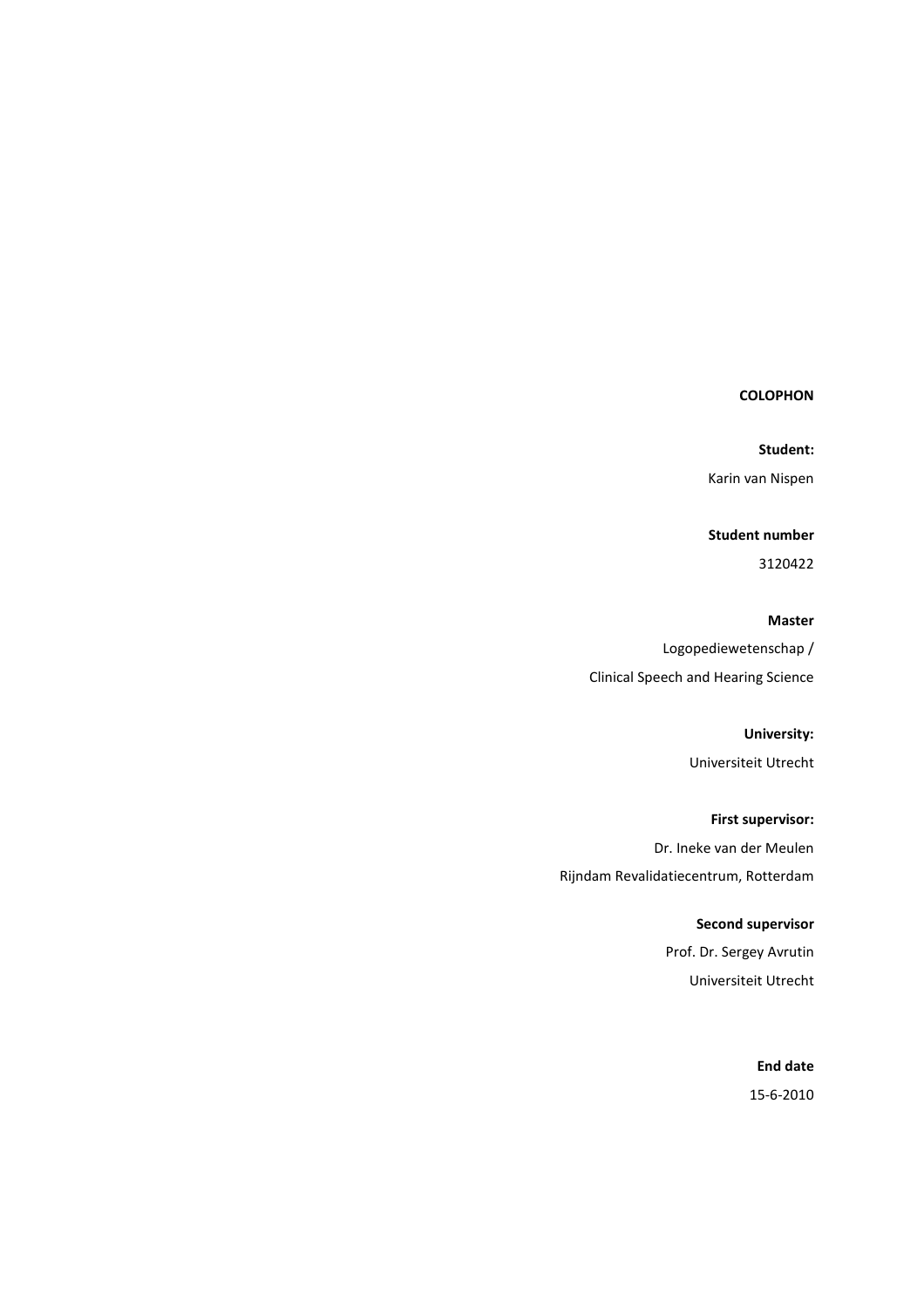# Indications for the facilitating effect of MIT repetition in aphasic patients

A study on regular aphasia tests, articulatory and phonological deficits as predictors for facilitation of MIT repetition

Karin van Nispen Ba

Universiteit Utrecht, Utrecht

Dr. Ineke van der Meulen Rijndam Revalidatiecentrum, Rotterdam

Prof. Dr. Sergey Avrutin

Universiteit Utrecht, Utrecht

Background: Melodic Intonation Therapy is a speech production therapy for aphasic patients, in which melodic aspect of speech are used to improve speech production. The therapy has shown to be effective for a specific group of patients. Furthermore, MIT is a very intensive therapy. Therefore, there is relevance to know for which patients MIT is facilitating.

Aim: The main goal of this study is to determine indications for the facilitation of MIT repetition. Materials and methods: In 11 aphasic patients, who are possible MIT candidates, normal repetition is compared to MIT repetition. This study analyzes the differences between patients that do or do not show facilitation for MIT repetition. There will be looked at scores on regular aphasia tests and articulatory or phonological problems shown in these tasks.

Results: Most patients do not show facilitation of MIT repetition. This is remarkable, because patients and therapists often report facilitation for MIT repetition. Only two patients showed facilitation and two patients showed decline for MIT repetition. The patients in whom facilitation was found suffered from articulatory difficulties.

Conclusions: In most patients examined in this study, MIT repetition does not facilitate speech production. Therefore, no predictors could be differentiated for the purpose of indicating MIT candidates.

Keywords: Aphasia, Melodic Intonation Therapy, facilitation, articulation.

# INTRODUCTION

The aim of this study is to identify indications for the facilitating effect of MIT repetition. We analyze the scores on regular aphasia tests of possible MIT candidates and the articulatory and phonological deficits they show in these tasks. Thereby, we hope to determine predictors for the patients that show facilitation for MIT repetition.

Melodic Intonation Therapy, MIT, is a therapy developed by Albert et al. (1973). In this therapy, speaking is initiated through singing. MIT is based on the observation that aphasic patients with severely limited speech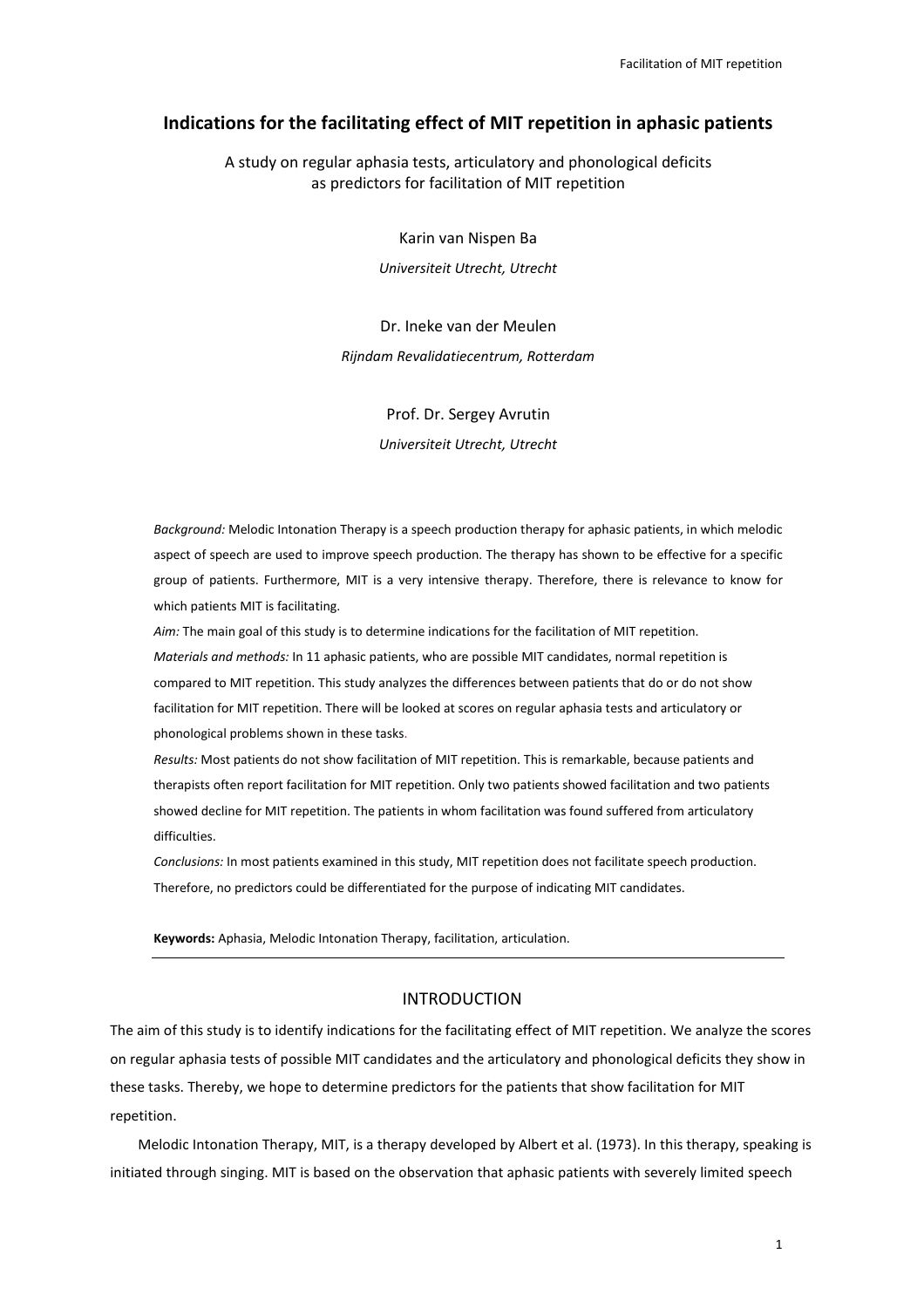production are capable of singing familiar lyrics (Smith, 1966; Sparks et al., 1974; Straube et al., 2008). Several studies showed an increase in speech production after MIT for patients who did not respond to other therapies (e.g. Albert et al., 1973; Baker, 2000; Belin et al., 1996; Bonakdarpour et al., 2003; Goldfarb & Bader, 1979; Marshall & Holtzapple, 1976; Naeser & Helm-Estabrooks, 1985; Schlaug et al., 2008; Wilson et al., 2006). However, this therapy is only effective for a very specific group of patients. Furthermore, the therapy needs to be given intensively (Sparks et al., 1974). It would be a waste of time to do the therapy with patients for whom it will not be effective. Therefore, there is a clinical relevance to determine which type of patients will benefit from MIT. Often, a short task is taken before starting therapy to determine if MIT facilitates speech production for this patient. In this task, a few sentences are sung with a patient. If a patient shows facilitation, this is an indication for starting therapy. Facilitation is proven to be an indication for therapy outcome in the study of Hickin et al. (2002) on phonological therapy for word-finding difficulties.

This study aims to determine criteria on regular aphasia tests, which therapists can use to identify possible MIT candidates. Furthermore, it analyzes the articulatory and phonological deficits shown in the speech production tasks. If successful, therapists no longer have to do a separate task to identify MIT candidates.

The present study is part of a larger study by Van der Meulen & Van de Sandt, currently running at Rijndam rehabilitation centre (Rotterdam). This is a clinical trial, examining the efficacy of MIT in chronic and sub-acute aphasic patients. At the end of that study, conclusions can be made with respect to the interaction of the MIT facilitation task and the effect of therapy. The findings of these two studies combined will give a more complete view on the indications for the facilitating effect of MIT.

### BACKGROUND

#### Melodic Intonation Therapy

In Melodic Intonation Therapy, sentences are presented in a melodic pattern based on three notes (Sparks & Holland, 1976). The intonation pattern of the sentence is used with attention to the normal prosodic and stress patterns of the target phrases (see example).



In addition, sentences are intoned very slowly and tapped out in a syllable-by-syllable hand movement (Helm-Estabrooks, 1983). Simplified, the therapy design is as follows; the patient sings a sentence in unison with the therapist and they both make the syllable-by-syllable hand movement. If successful, the therapist slowly fades out. Thereafter, the patient has to repeat the sentence in the MIT way (sung + hand movement). The aim of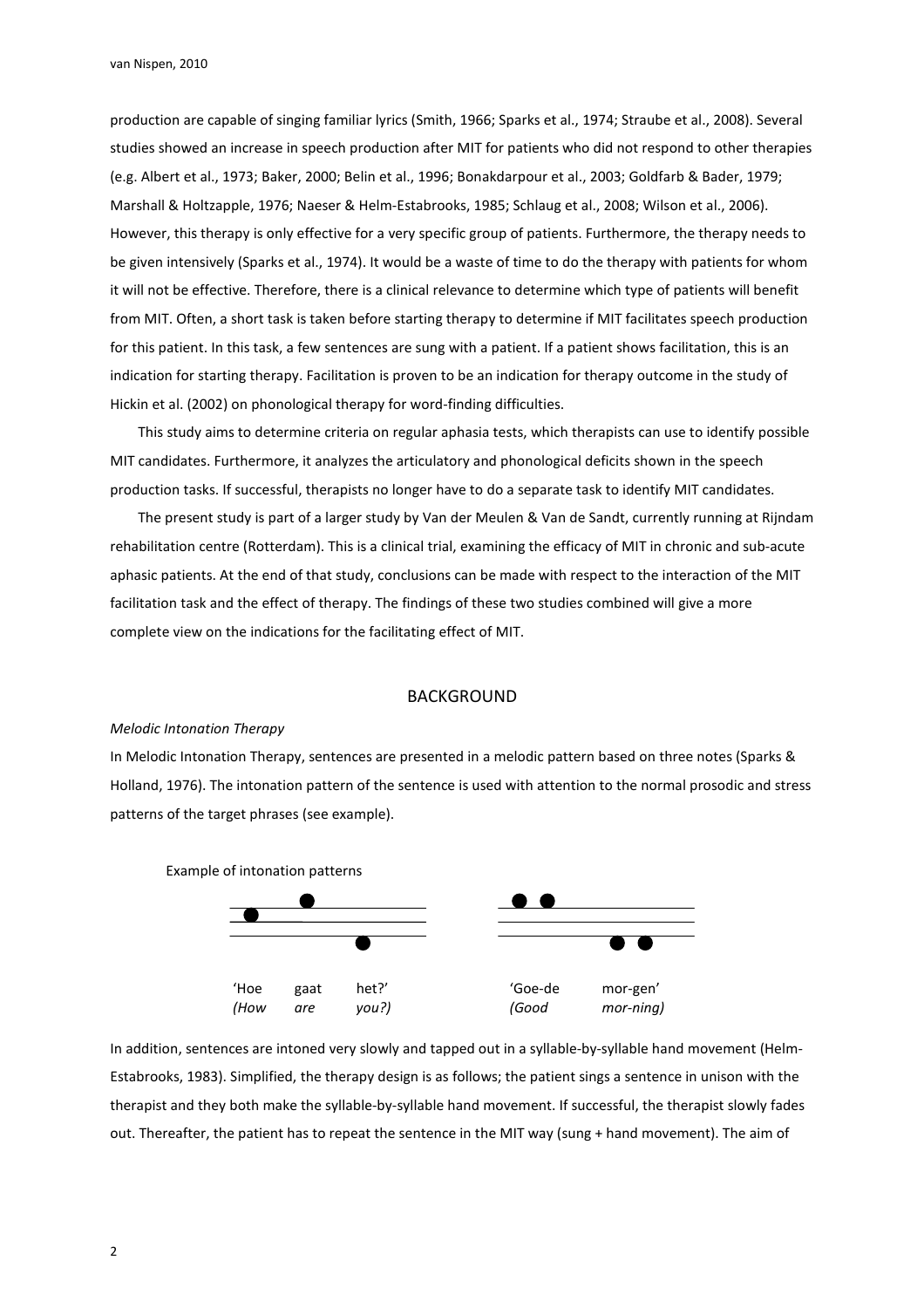this therapy is that in the end, a patient is able to pronounce the sentence independently and without use of melody.

Besides the reported improvement in speech production after MIT (e.g. Albert et al., 1973; Baker, 2000; Belin et al., 1996; Bonakdarpour et al., 2003; Goldfarb & Bader, 1979; Marshall & Holtzapple, 1976; Naeser & Helm-Estabrooks, 1985; Schlaug et al., 2008; Wilson et al., 2006), MIT is also reported to improve auditory comprehension (Albert et al., 1973; Marshall & Holtzapple, 1976) and articulation (Marshall & Holtzapple, 1976; Sparks & Holland, 1976; Wilson et al., 2006;). Furthermore, after MIT, reduced frequency of paraphasic errors is observed (Sparks et al., 1976) and patients are reported to be less perseverative and to show a decrease in stereotype behaviour (Marshall & Holtzapple, 1976).

## Candidacy for MIT

MIT is only effective for a very specific group of patients (Sparks & Deck, 1994). Several studies have shown indications for the effect of MIT (see table 1). Table 1 presents the indications for a good MIT candidate.

|                          | <b>Indications</b>           |                                                                                                                                                                     |
|--------------------------|------------------------------|---------------------------------------------------------------------------------------------------------------------------------------------------------------------|
| Speech production        | Non-fluent                   | (van der Lugt-van Wiechen, 1995; Naeser & Helm-<br>Estabrooks, 1985)                                                                                                |
|                          | Severely impaired repetition | (Sparks & Deck, 1994; Sparks et al., 1974)                                                                                                                          |
| Comprehension            | Good auditory perception     | (Albert et al., 1973; Helm-Estabrooks, 1983; van<br>der Lugt-van Wiechen, 1995; Naeser & Helm-<br>Estabrooks, 1985; Sparks & Deck, 1994; Sparks &<br>Holland, 1976) |
| Articulation & Phonology | Articulation problems        | (Naeser & Helm-Estabrooks, 1985; van der Lugt-<br>van Wiechen, 1995)                                                                                                |

### Table 1 Indications for the facilitating effect of MIT.

Patients who are good candidates for MIT are also reported to show (some of) the characteristics presented in table 2. Furthermore, MIT is reported to be effective for patients with Broca aphasia (Belin et al., 1996; van der Lugt-van Wiechen, 1995), global aphasia (van der Lugt-van Wiechen, 1995) and for patients with apraxia of speech (van der Lugt-van Wiechen, 1995; Marshall & Holtzapple, 1976; Sparks & Deck., 1994).

#### Table 2 Characteristics of good MIT candidates

|                          | <b>Characteristic</b>                                                |                                                                                                                                                                             |
|--------------------------|----------------------------------------------------------------------|-----------------------------------------------------------------------------------------------------------------------------------------------------------------------------|
| Speech production        | Severely limited speech production<br>Limited spontaneous utterances | (Albert et al., 1973; Helm-Estabrooks, 1983;van der Lugt-<br>van Wiechen, 1995; Naeser & Helm-Estabrooks, 1985;<br>Sparks & Deck, 1994)<br>(van der Lugt-van Wiechen, 1995) |
|                          | Neologistic, perseverative utterances                                | (Sparks & Deck, 1994)                                                                                                                                                       |
|                          | Naming pictures is severely impaired                                 | (Sparks & Deck, 1994)                                                                                                                                                       |
|                          | Show self correction                                                 | (Sparks & Deck, 1994; Sparks et al., 1974)                                                                                                                                  |
| Articulation & Phonology | Stereotype like articulation                                         | (Sparks & Deck, 1994)                                                                                                                                                       |
|                          | Phonologic paraphasias                                               | (van der Lugt-van Wiechen, 1995)                                                                                                                                            |
| Other                    | Emotional stable                                                     | (Sparks et al., 1974)                                                                                                                                                       |
|                          | Good attention span                                                  | (Sparks et al., 1974)                                                                                                                                                       |
|                          | Buccofacial apraxia                                                  | (Sparks & Deck, 1994)                                                                                                                                                       |
|                          | Hemiplegia, more sever e in arm than<br>in leg                       | (Sparks & Deck, 1994)                                                                                                                                                       |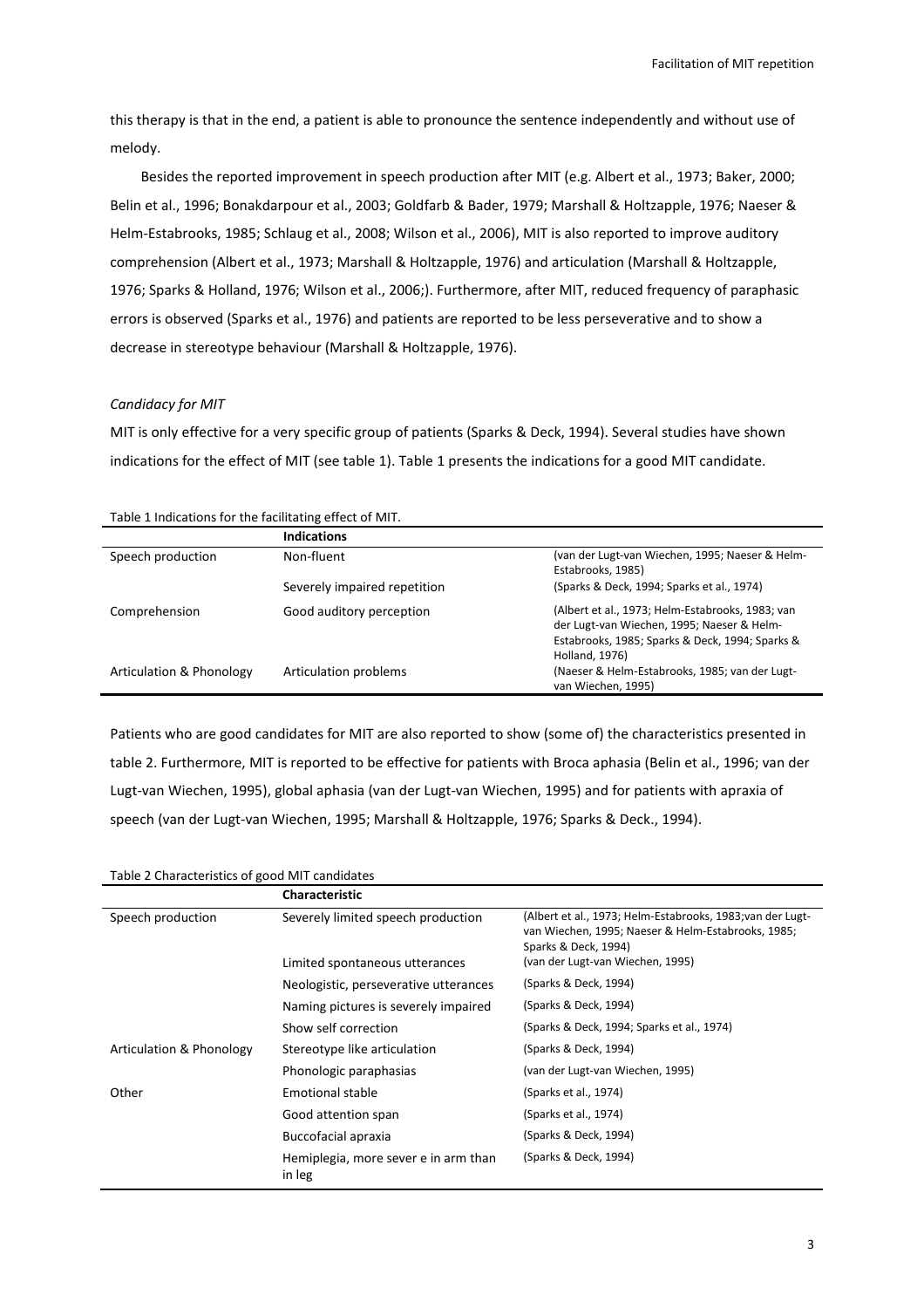The absence of the indications from table 1 can be seen as contraindication for MIT. Table 3 shows (additional) contraindications for MIT.

|                          | <b>Contraindications</b>            |                                                                                           |
|--------------------------|-------------------------------------|-------------------------------------------------------------------------------------------|
| Speech production        | <b>Fluent</b>                       | (van der Lugt-van Wiechen, 1995)                                                          |
|                          | Unimpaired repetition               | (van der Lugt-van Wiechen, 1995; Naeser & Helm-<br>Estabrooks, 1985; Sparks et al., 1974) |
| Comprehension            | Speech perception problems          | (Albert et al., 1973; Sparks & Deck, 1994)                                                |
| Articulation & Phonology | Good articulation                   | (Naeser & Helm-Estabrooks, 1985)                                                          |
| Type of Aphasia          | Wernicke                            | (van der Lugt-van Wiechen, 1995; Sparks & Deck, 1994)                                     |
|                          | Transcortical                       | (Sparks & Deck, 1994)                                                                     |
| Brain damage             | Lesion in Wernicke's area           | (Naeser & Helm-Estabrooks, 1985)                                                          |
|                          | Right hemisphere lesion (bilateral) | (Naeser & Helm-Estabrooks, 1985)                                                          |

#### Why is MIT facilitating?

There are many aspects of MIT which could contribute to the facilitating effect; e.g. use of melody, singing in unison with someone and reduction of speech rate. There are different views on the cause of the positive effect of MIT.

Melody: The original hypothesis on MIT is that it uses melody (e.g. Albert et al., 1973; Goldfarb & Bader, 1979; Sparks et al., 1974). The use of melody would activate the right hemisphere, because melody is lateralized right (e.g. Özdemir et al., 2006). This hypothesis is supported by the study of Cohen (1992). She reports improved intelligibility after singing therapy. Different studies however, question this hypothesis. In these studies, no facilitation for singing is observed (e.g. Boucher et al., 2001; Racette et al., 2006). Furthermore, it remains disputable whether MIT really activates the right hemisphere. Belin et al. (1996) found reactivation of Broca's area (left hemisphere) related to MIT repetition. They also found abnormal right hemispheric activation in aphasic patients during normal (spoken) repetition tasks. According to them, MIT helps to correct the abnormally right-shifted activation and reactivates the impaired motor language zones in the left hemisphere. Activation in the right hemisphere would represent the use of a less-effective strategy for language tasks. This is supported by the observation that a decrease in activation of the right hemisphere is connected to the success of language therapy, for both speech production and speech comprehension (e.g. Richter et al., 2008).

Singing in unison: Although Racette et al. (2006) argue that singing does not facilitate speech, they did find facilitation for singing in unison. For speaking in unison however, they found no facilitating effect. In their hypothesis, the advantage arises from the opportunity to synchronize one's performance with a stable model.

 Syllable lengthening: Another hypothesis claims that the effect of MIT is caused by the use of lengthened syllables, because sung words are articulated at a slower rate than spoken words (Hébert et al., 2003). Evidence in favour of this hypothesis was found by Laughlin & Naeser (1979). In their study, all patients performed better in a MIT session when syllables were prolonged. The sustained vowel sounds would give patients time to 'think ahead' about the next speech sound (Norton et al., 2009). It is reported that intelligibility improves when speech production is slowed (Racette et al., 2006). Norton et al. (2009) claim that the right hemisphere is better suited for processing slowly modulated signals. The left hemisphere would be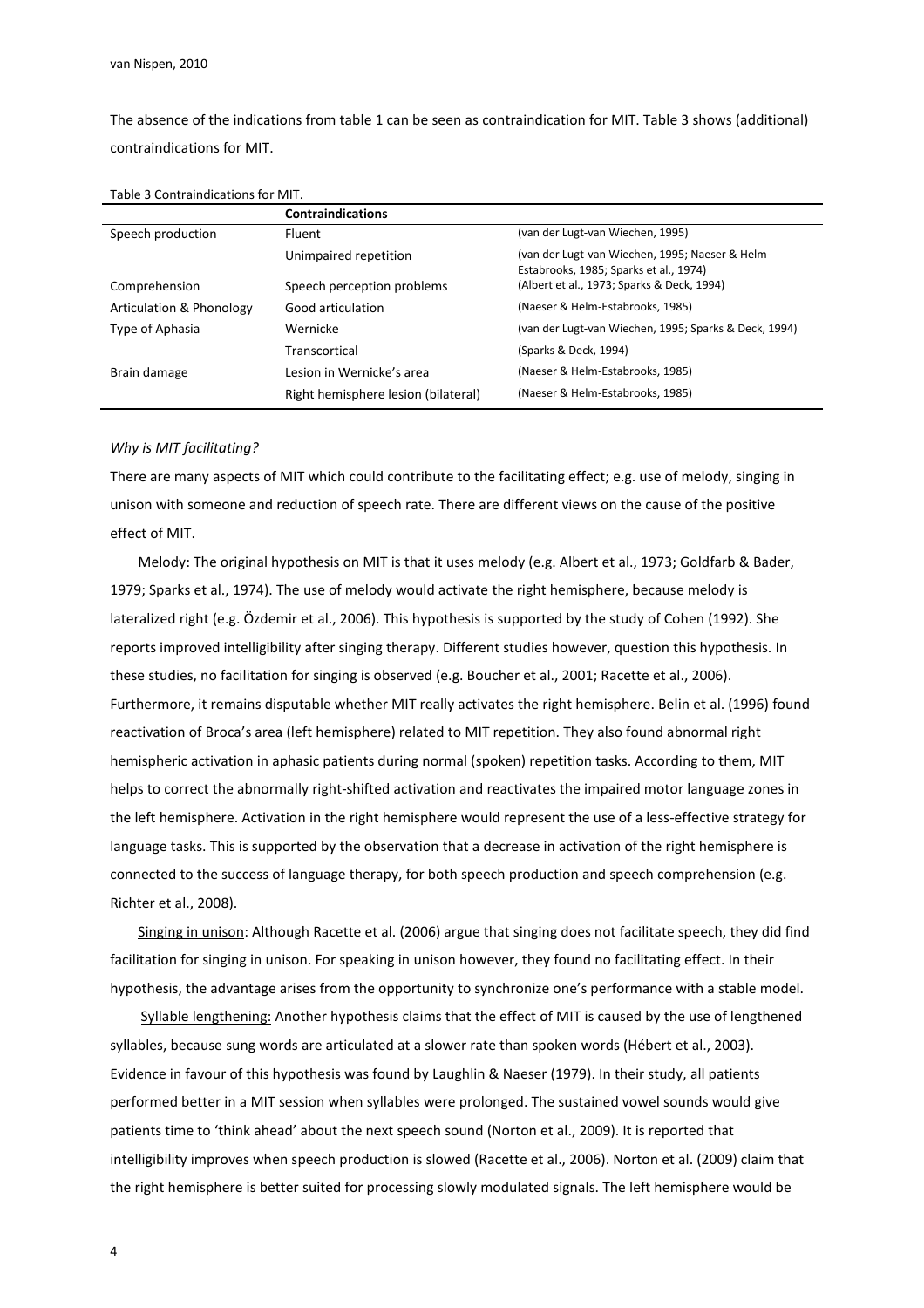Facilitation of MIT repetition

more sensitive to rapidly modulated signals. MIT therefore, would decrease the dependency on the left hemisphere (Norton et al., 2009; Schlaug et al., 2008).

Hand movement: An important aspect of MIT seems to be the hand movement. Helm-Estabrooks (1983) observed that the hand movement often preceded naming behaviour. This was most notably in patients which were treated successfully with MIT. They argue that, the face and hand, particularly the thumb, have adjacent cortical representation in the precentral motor gyrus. Therefore, they conclude that the hand movement might be a priming mechanism for the initiation of speech. The study of Meister et al. (2003) indeed showed a relation between speech production and activation of the hand motor area. In their study, they found that during reading aloud, the excitability of the primary motor hand area is increased in the language-dominant hemisphere (left hemisphere). Aphasic patients often show a right sided paresis, therefore in MIT, the left hand is used. Schlaug et al. (2008 & 2009) discuss that the movement of this hand would engage a right hemispheric, sensorimotor network. This hemisphere could be language dominant in aphasic patients. However, it is unclear whether there is a difference between using the left or right hand in MIT.

Rhythm: The use of rhythm is related to the described hand movement. The hand movement indicates a rhythm, which could be facilitating as well. This hypothesis is supported by the study of Boucher et al. (2001). They found no facilitating effect for the use of melody. However, they did find a facilitating effect for the use of rhythm. They argue that rhythm facilitates articulation, because the intensity and duration give information on the forcefulness of articulation

 Inner speech: A last aspect of MIT is the inner speech. The patient starts a session by listening to the therapist while she sings a sentence. Norton et al. (2009) point out that this is an important aspect of MIT. They hypothesize that a patient makes an inner representation of the sentence he is going to sing. This inner speech would initiate a higher level of prosodic or phonologic representation. This would give a patient the possibility to correctly sequence his motor commands (Norton et al., 2009).

## MATERIALS AND METHODS

#### Patients

This study examines patients, which were included in the MIT project of Van der Meulen & Van de Sandt from October 2009 to May 2010. Table 4 shows the characteristics of the 11 included patients.

| Table 4 Patient characteristics. |                |        |     |                        |  |
|----------------------------------|----------------|--------|-----|------------------------|--|
|                                  | <b>Patient</b> | Gender | Age | Sub-acute /<br>Chronic |  |
| 1                                | DL             | f      | 44  | s                      |  |
| 2                                | AP             | f      | 43  | C                      |  |
| 3                                | HD             | f      | 62  | C                      |  |
| 4                                | PW             | f      | 76  | C                      |  |
| 5                                | <b>SE</b>      | f      | 46  | C                      |  |
| 6                                | AS             | m      | 82  | C                      |  |
| 7                                | PJ             | m      | 65  | C                      |  |
| 8                                | TL             | m      | 60  | C                      |  |
| 9                                | VD             | f      | 25  | S                      |  |
| 10                               | DR             | f      | 21  | C                      |  |
| 11                               | WJ             |        | 51  | S                      |  |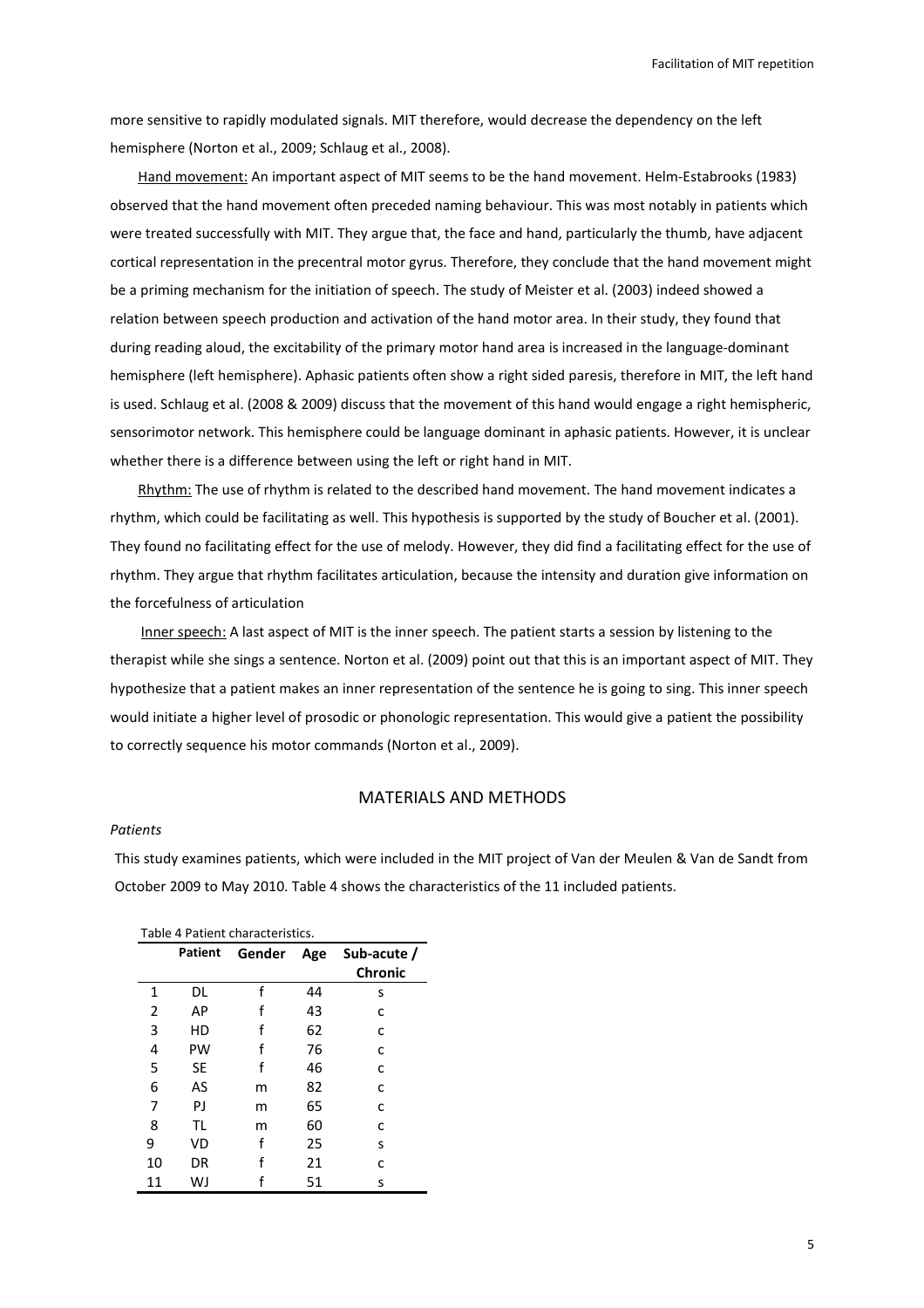The dataset consists of three males and eight females. Their age ranges from 21 to 82 with a mean age of 52 (st.d. 19). Three of the patients are sub-acute and eight of them are chronic aphasic.<sup>1</sup>

A patient is included in the group study when he shows poor speech production, problems with the repetition of words and sentences, articulatory problems and relatively good language comprehension. The inclusion criteria are based on the MIT literature and applied as follows:

- Non fluent: < 50 words per minute
- Severe restriction of repetition: AAT subtests "repetition"  $\leq$  74, and "repetition of sentences"  $\leq$  10
- Articulation problems: AAT "spontaneous speech", subtest score "Articulation" ≤ 3
- Good to moderate auditory comprehension: Functional comprehension ≥ 6, AAT subtest "auditory comprehension" ≥ 33.

### Design

In the study of Van der Meulen & Van de Sandt, patients perform several tasks before therapy starts. The current study analyzes three of these, namely the 'Akense Afasie Test', AAT (Graetz et al., 1991), 'Amsterdam Nijmegen Everyday Language Test', ANELT (Blomert et al., 1994)<sup>2</sup> and a facilitation task, which is designed for the study of Van der Meulen & Van de Sandt.

AAT: Of this test, we analyze two subtasks. 'Speech repetition', in which patients have to repeat sounds, words and sentences. And 'language comprehension', in which patients have to choose a picture corresponding to a spoken or written word or sentence. These tests are scored according to the manual of the AAT. Besides the scores for the complete tasks, Language comprehension is subdivided into a score for auditory comprehension and comprehension of words versus comprehension of sentences (both auditory and written). Repetition is subdivided into scores for repetition of sounds, words and sentences.

Apart from the scores on the AAT, we also analyze the level of articulatory and phonological deficits. For this, the number of distortions and phonologic paraphasias were counted. Following Shuster & Wambaugh (2000), a distortion is defined as a sound that is distorted in either manner (+/- voice) or place of articulation, (see table 5).

|                     |                 |             |          |               |         | place |               |         |
|---------------------|-----------------|-------------|----------|---------------|---------|-------|---------------|---------|
|                     | <b>Bilabial</b> | Labiodental | Alveolar | Postalveolar  | Palatal | Velar | <b>Uvular</b> | Glottal |
| <b>Plosive</b>      | p b             |             | t d      |               | C t     | k g   |               |         |
| <b>Fricative</b>    |                 | f v         | S Z      | $\frac{1}{3}$ |         | xγ    |               |         |
| <b>Trill</b>        |                 |             |          |               |         |       | R             |         |
| Lateral approximant |                 |             |          |               |         |       |               |         |
| Approximant         | W               | ν           |          |               |         |       |               |         |
| Nasal               | m               | m           | n        |               |         |       |               |         |

Table 5 The International phonetic alphabet for Dutch consonants. Source: Rietveld & van Heuven (2001) & the International Phonetic Association (2005)

Where symbols appear in pairs, the one on the right represents a voiced consonant. Shaded areas indicate articulations judged to be impossible

l

 $^1$  Sub-acute = 2-3 months after CVA; Chronic = 1, or more years after CVA

 $2^{2}$  For this study, the original Dutch version of the ANELT is used.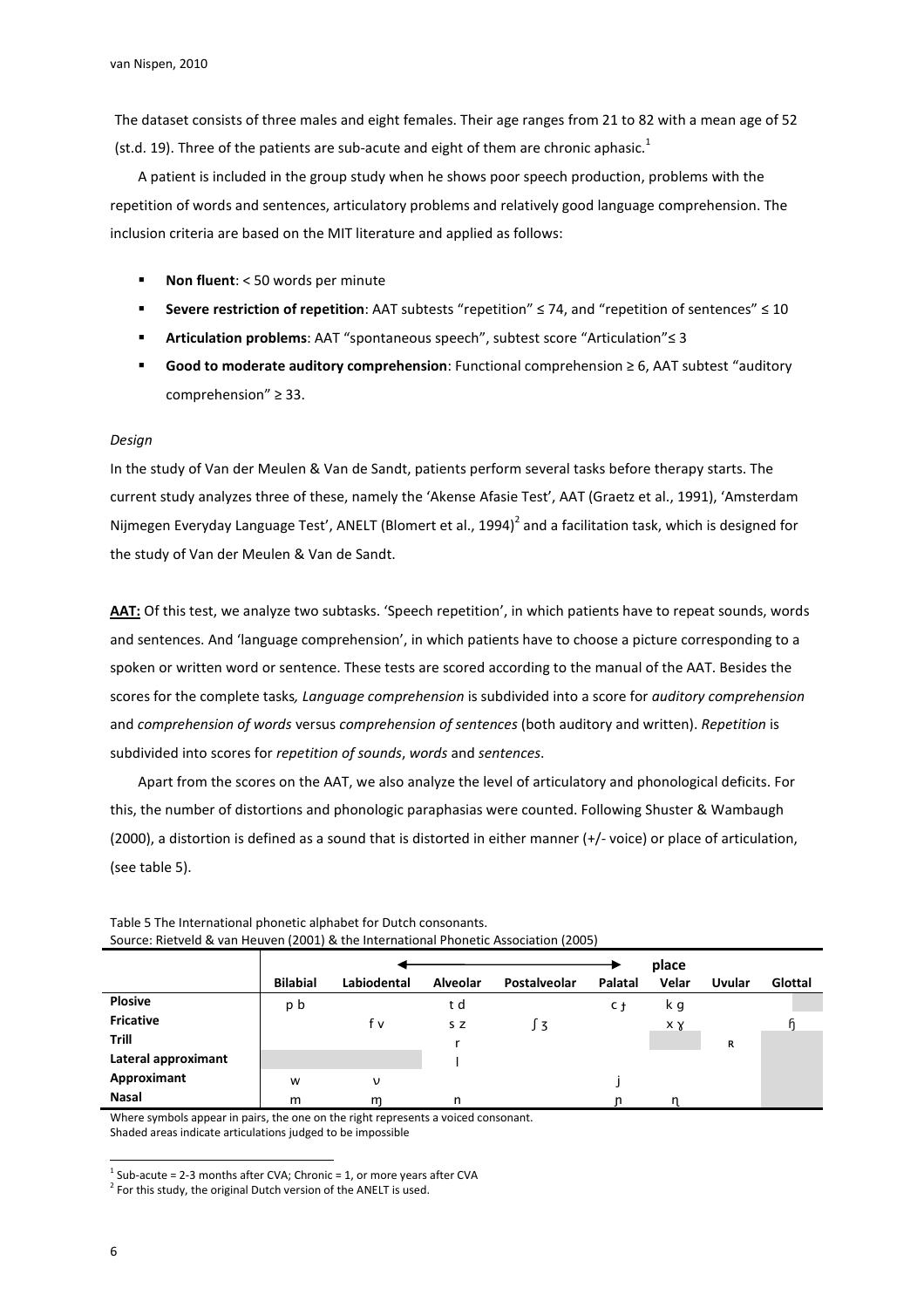For this study, a change in place of articulation is only counted as distortion when it differs only one step (palatal → velar = distortion, palatal → uvular = paraphasia). Other inaccurate phonemes are counted as phonologic paraphasia (see example). We count the number of items, in which phonologic paraphasias occur.

Example of articulation analysis

| Item:       | 'chocolade' (chocolate) | $/$ [okoladə $/$                                                                                 |
|-------------|-------------------------|--------------------------------------------------------------------------------------------------|
| Utterance:  | "gokolate"              | $\gamma$ okolatə/                                                                                |
| Distortion: |                         | $[d]$ -> $[t]$ (alveolar plosive <b>voiced</b> $\rightarrow$ alveolar plosive <b>voiceless</b> ) |
| Paraphasia: |                         | $[\int]$ -> $[\gamma]$ (post-alveolar fricative voiceless $\rightarrow$ velar fricative voiced)  |

Vocals are transcribed as distortions, when they show abnormal articulation or lengthening/shortening ([c]  $\rightarrow$ [a]) (Haley et al., 2001). These are all vocals, which cannot be classified as correct, substitution or accepted variation. If an utterance or a part of an utterance is unrecognisable or does not show any resemblance to the item, the articulation is not analyzed (for instance "ie-a-u-o" or "bor-choo-ik-den-pek" instead of 'voorlichtingsgesprek', advisory consultation).

ANELT I: This test analyzes verbal speech production in everyday communicative situations. A patient has to show verbally how he would respond to a specific situation (see example).

Example from ANELT

You see your neighbour walking by. You want to ask him/her to come to visit you some time. What do you say?

Speech production is analyzed on two scales, comprehensibility (scale A) and intelligibility (scale B). The test is scored according to the manual.

Facilitation Test: To see whether there is a facilitating effect of repetition in the MIT way, this study compares normal spoken repetition of sentences to repetition in a MIT way. The facilitation test consists of 22 sentences which increase in difficulty (see example).

| Example from Facilitation Test |                                |
|--------------------------------|--------------------------------|
| 'Goedemorgen'                  | (Good morning)                 |
| 'Mag ik koffie?'               | (Can I have some coffee?)      |
| 'Ik zoek een warme jas'        | (I am looking for a warm coat) |

First the patient has to repeat all 22 sentences in a normal spoken condition. Thereafter, all sentences are sung by the tester and the patient has to repeat them sung. The test is scored per good syllable, with a maximum of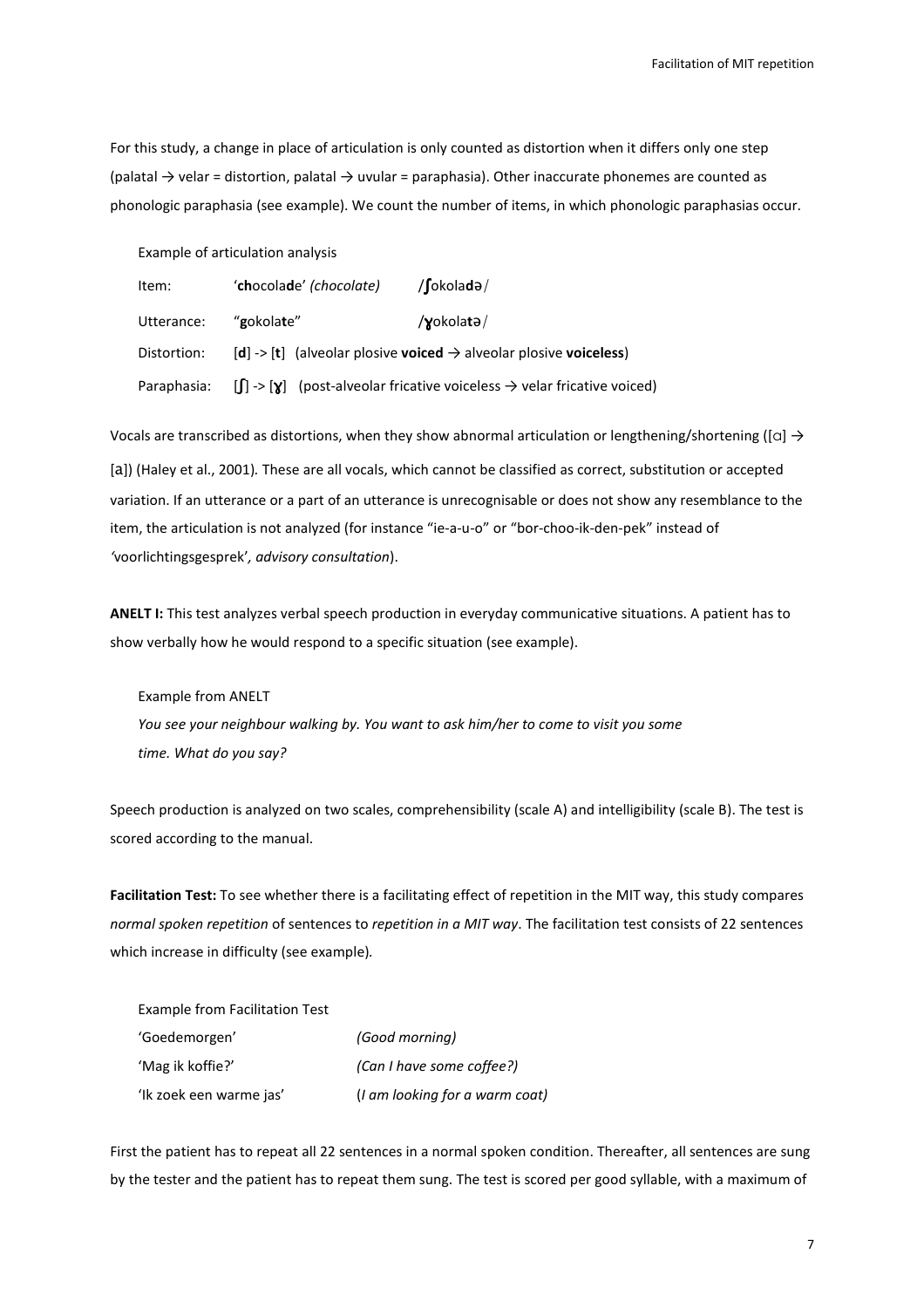108 correct syllables. We have chosen this measurement, because an improvement of (only) an adequate word can increase the comprehensibility of a patient. For instance, if someone asks you what you want to drink, the utterance 'coffee' is sufficient. The complete sentence 'I would love to have some coffee' is not necessary.

The facilitation of MIT repetition is determined by the difference between the spoken condition and MIT repetition. If a patient shows a δ of at least 10 syllables, they are differentiated as either decline ( $\delta \leq$ -10) or facilitation ( $\delta \ge 10$ ). All other patients show no facilitation. These groups will be analyzed for differences on all variables in an Analysis of Variance, ANOVA. Furthermore, we analyze possible correlations of all variables to δ.

The facilitation test is not validated. Therefore, no criteria for defining improvement are known. To divide the patients over three groups, we have chosen a subjective criterion. Similar to this study, different studies have divided patients into categories before (e.g. Naeser & Helm-Estabrooks, 1985; Sparks et al., 1974). However, these studies did not report which criteria they used. A criterion could be a difference of one standard deviation, as used by for instance Paolucci et al. (1998), in a study on functional outcome in stroke inpatient rehabilitation. They differentiated a standard response group, excellent and poor prognosis. The disadvantage, of using standard deviations as a criterion, is that it is a circular measure. This is not useful for this study, because we do not want to know how the patients differ from each other, but how each individual differs from the spoken condition.

### RESULTS

#### Analysis 1: Comparison of MIT repetition to normal repetition

Table 6 shows the number of syllables correct for normal repetition and MIT repetition. The difference, δ, between these two conditions shows the facilitation of MIT repetition. Furthermore, the improvement is given in a percentage of possible improvement.

| <b>Patient</b> | <b>Normal Repetition</b> | <b>MIT</b> repetition | δ          | Improvement* |
|----------------|--------------------------|-----------------------|------------|--------------|
| PJ             | 53                       | 31                    | <u>-22</u> | $-40%$       |
| DR             | 67                       | 56                    | <u>-11</u> | $-27%$       |
| SE             | 51                       | 43                    | -8         | $-14%$       |
| PW             | 17                       | 15                    | $-2$       | $-5%$        |
| AS             | 28                       | 27                    | $-1$       | $-1%$        |
| ΤL             | 0                        |                       | 0          |              |
| AP             |                          | ٩                     |            | 4 %          |
| DL.            |                          |                       |            | 6%           |
| WJ             | 0                        | 4                     | 4          | 4%           |
| HD             | 20                       | 31                    | 11         | 32%          |
| VD             | 21                       | 39                    | <u> 18</u> | 21%          |

Table 6 Comparison of normal repetition and MIT repetition,  $\delta$  ascending.<sup>3</sup>

\*of possible improvement (= 100\*(δ /( 108-normal repetition))

Most patients show no facilitation for MIT repetition. Two patients show facilitation and two patients show decline for MIT repetition. In a paired-samples T-test, no significant difference for normal repetition ( $\mu$  = 24; st.d. = 23) and *MIT repetition* ( $u = 23$ ; st.d. = 18) is found. The two variables even show a significant correlation:

l

 $3$  P01, P02, P03 & P04 were presented with only 11 sentences instead of 22 (= 54 syllables). Their improvement is calculated for a maximum score of 54.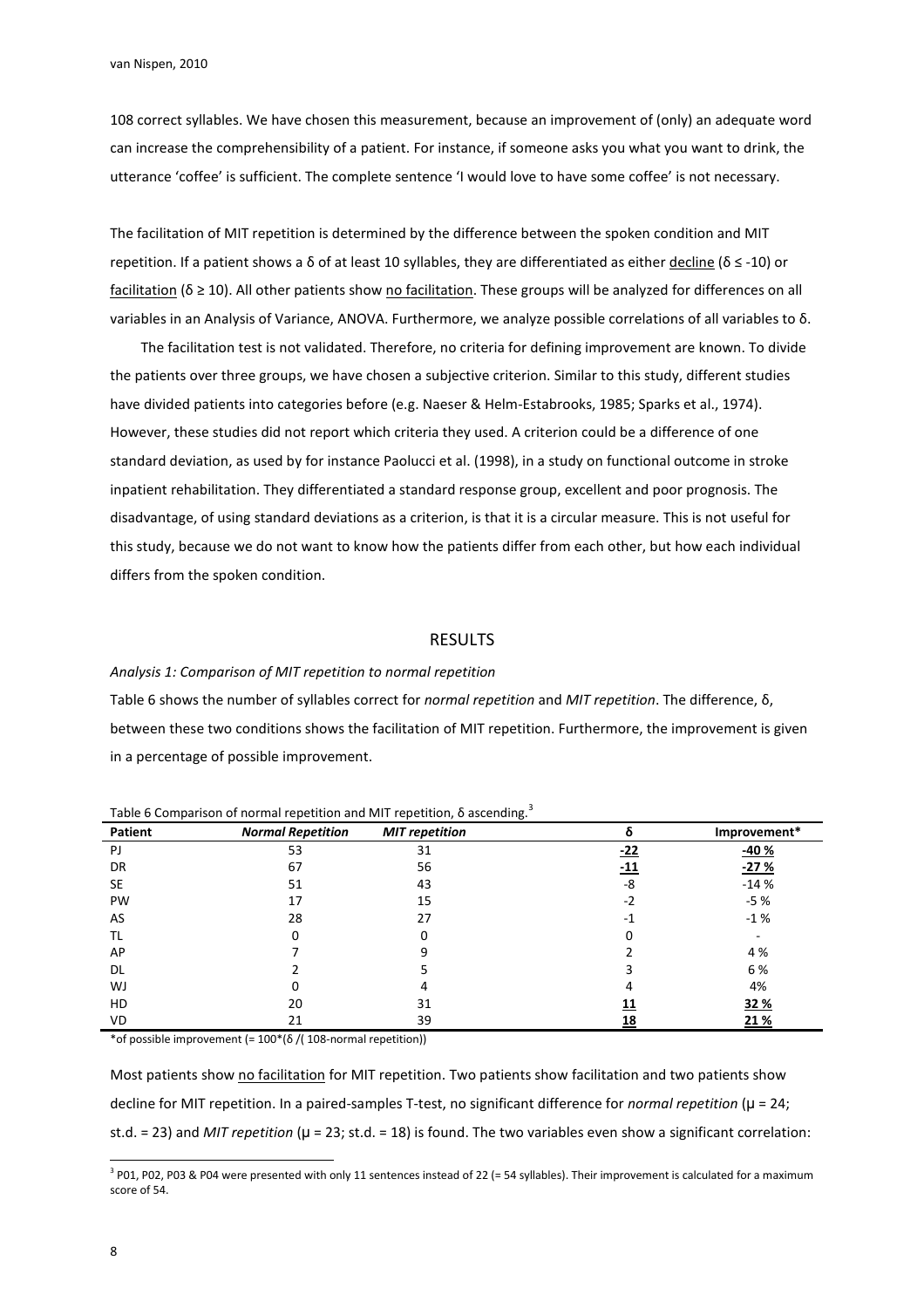$r = 0,888$ ; p = 0,000. As shown in figure 1, people with high scores for normal repetition also show high scores for MIT repetition.



Figure 1 Scatter-plot of normal repetition and MIT repetition

### Analysis 2: Relation of δ to other variables

l

In a second step, the patients are split up into groups: decline ( $\delta \leq$  -10), no facilitation (-10 <  $\delta$  < 10) and facilitation (δ ≥ 10). These groups are analyzed for differences on all variables in an ANOVA<sup>4</sup>, see table 7 and 8. Table 7 shows the mean scores for the analyzed aphasia tests; the facilitation task: normal and MIT repetition, AAT: repetition and comprehension, and the ANELT: comprehensibility and intelligibility. Table 8 shows the articulatory and phonological deficits in the speech repetition task of the AAT; mean number of distortions, items in which paraphasias occur and not analyzable answers.

Table 7 Analysis of regular aphasia tests, mean scores for AAT, ANELT and Facilitation Test.

|                          |                        | <b>Decline</b> | <b>No facilitation</b>     | <b>Facilitation</b> | Group             |
|--------------------------|------------------------|----------------|----------------------------|---------------------|-------------------|
|                          |                        | PJ, DR         | DL, AP, PW, SE, AS, TL, WJ | HD, VD              | <b>Difference</b> |
| <b>Facilitation test</b> | Normal repetition      | 60             | 51                         | 21                  | $p = 0,029$       |
|                          |                        | (st.d. 10)     | (st.d. 19)                 | (st.d. 4)           |                   |
|                          | <b>MIT</b> repetition  | 44             | 43                         | 39                  | $p = 0.077$       |
|                          |                        | (st.d. 18)     | (st.d. 15)                 | (st.d. 6)           |                   |
| AAT                      | Repetition             | 74             | 38                         | 57                  | p > 0.05          |
|                          |                        | (st.d. 7)      | (st.d. 22)                 | (st.d. 16)          |                   |
|                          | Comprehension          | 95             | 78                         | 78                  | p > 0.05          |
|                          |                        | (st.d. 4)      | (st.d. 18)                 | (st.d. 5)           |                   |
| ANELT                    | Scale A                | 26             | 3                          | 21                  | $p = 0,002$       |
|                          | Comprehensibility      | (st.d. 4)      | (st.d. 7)                  | (st.d. 6)           |                   |
|                          | Scale B                | 44             | 8                          | 37                  | $p = 0,037$       |
|                          | <i>Intelligibility</i> | (st.d. 5)      | (st.d. 19)                 | (st.d. 18)          |                   |

 $<sup>4</sup>$  Note that we compare very small populations. Therefore possibly, the results are not representative.</sup>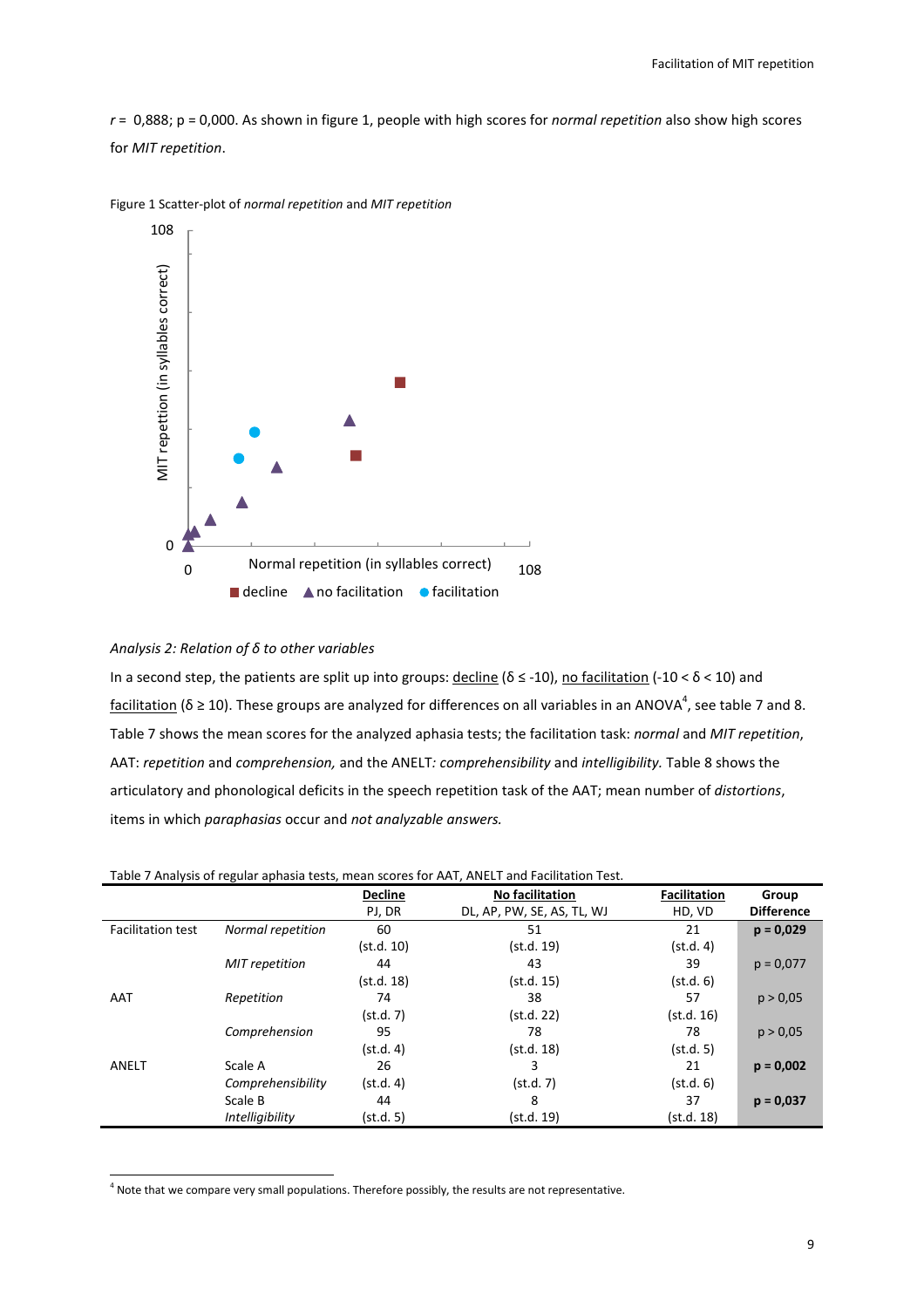|                        | <b>Decline</b> | No facilitation                      | <b>Facilitation</b> | Group             |
|------------------------|----------------|--------------------------------------|---------------------|-------------------|
|                        | PJ, DR         | DL, AP, PW, SE, AS, TL, <sup>5</sup> | HD, VD              | <b>Difference</b> |
| <b>Distortions</b>     |                | q                                    | 11                  | p > 0.05          |
|                        | (st.d. 6)      | (st.d. 11)                           | (st.d. 10)          |                   |
| Paraphasias            | 14             | 11                                   | 22                  | p > 0.05          |
|                        | (st.d. 8)      | (st.d. 12)                           | (st.d. 13)          |                   |
| Not analyzable answers | 16             | 27                                   | 19                  | p > 0.05          |
|                        | (st.d. 6)      | (st.d. 14)                           | (st.d. 12)          |                   |

Table 8 Analysis of speech production deficits, mean number of distortions, paraphasias and not analyzable answers.

The groups differ significantly for normal repetition in the Facilitation task:  $F(2) = 5,691$ ;  $p = 0,029$  and on the ANELT for comprehensibility (scale A):  $F(2) = 14,810$ ;  $p = 0,002$  as well as for intelligibility (scale B):  $F(2) = 5,151$ ; p = 0,037. All other tasks or subtasks (for instance: comprehension of sentences), did not reach significance. Furthermore, no group differences were found for the use of paraphasias, distortions or not analyzable answers.

In a second analysis, all variables were analyzed for correlations to δ. Only normal repetition correlates significantly to  $\delta$ :  $r = -0.644$ ;  $p = 0.032$ . The reported significant results are analyzed more detailed per task.

Facilitation test: Figure 2 shows a scatter-plot of facilitation (δ) and the scores for normal repetition per patient.



Figure 2 Scatter-plot of facilitation ( $\delta$ ) and normal repetition.

The two patients that show decline have better repetition scores than the patients that show either facilitation or no facilitation. The significant correlation and the group differences show that, the more problems patients have with normal repetition, the more they are facilitated by MIT repetition. The patients with relatively good repetition skills even show a decline for MIT repetition.

l

<sup>&</sup>lt;sup>5</sup> The sound file of the AAT repetition task of patient WJ was not yet available. Therefore, her speech production was not analyzed.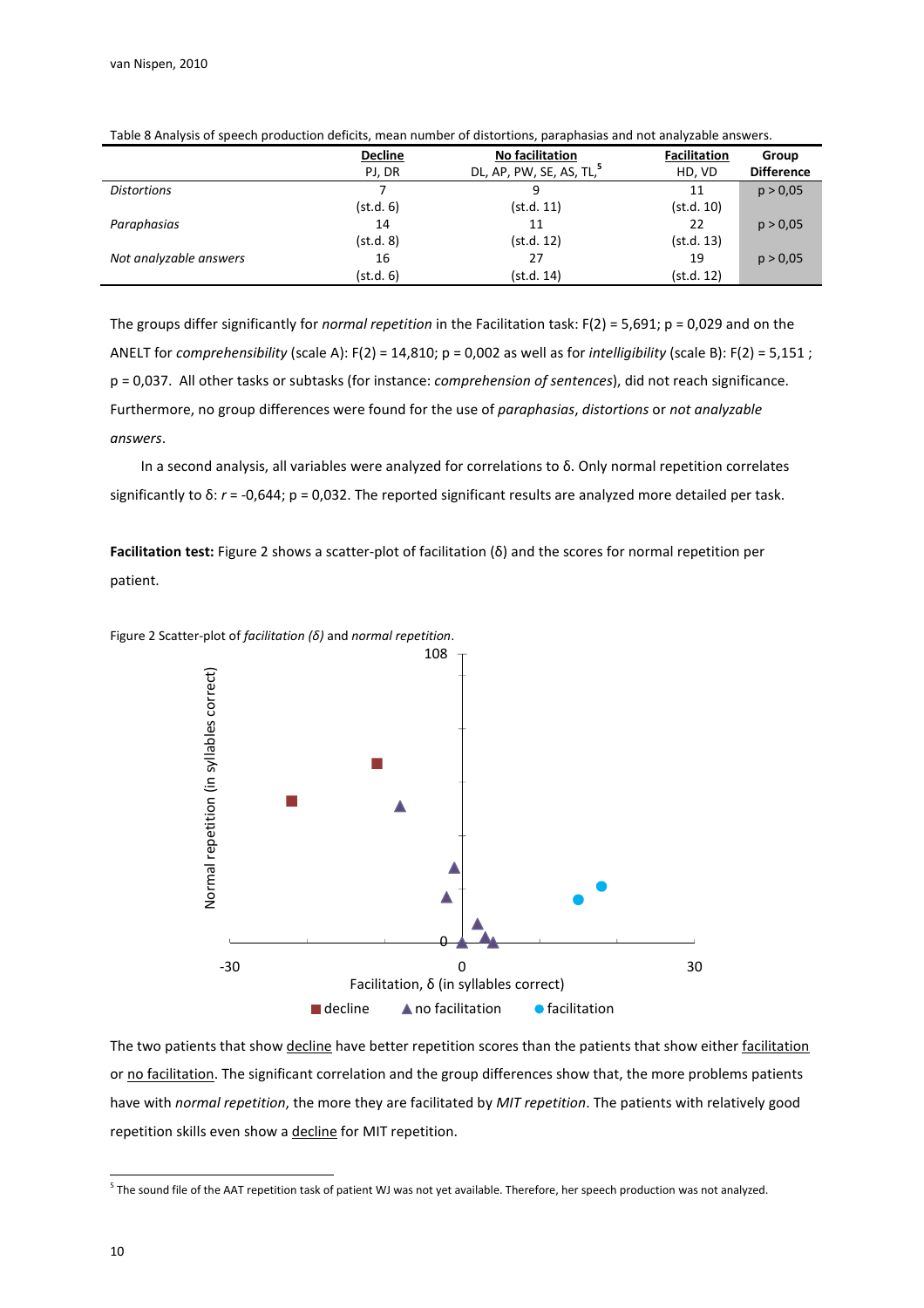ANELT: Patients differed significantly on both comprehensibility and intelligibility. The comprehensibility is given in a scale, which represents the ability of a patient to transfer adequate information. For instance, if a patient only produces the word 'coffee' when he wants to invite his neighbour to visit him, the comprehensibility of this patient is very low. Although some information is given, it is not enough to fully understand his intention. Intelligibility represents the percentage of an utterance that was directly transcribable. Figure 3 shows a scatter-plot of facilitation and comprehensibility (a graph on intelligibility is comparable to this one).



Figure 3 Scatter-plot of facilitation  $(δ)$  and comprehensibility

As illustrated in figure 3, patients that not show any difference between normal repetition and MIT repetition, have no speech production on the ANELT, except for patient SE, who shows no facilitation but has some speech production on the ANELT. Patients who show either decline or facilitation are able to produce at least some verbal information.

### Analysis 3: Speech production analysis

In the ANELT, only five patients show some degree of speech production. The verbal production of these patients is described in a qualitative view. First, a (representative) example of their speech production is given. Secondly, important aspects of their speech production are described.

'Situation: You see your neighbour walking by. You want to ask him/her to come to visit you some time. What do you say?'

11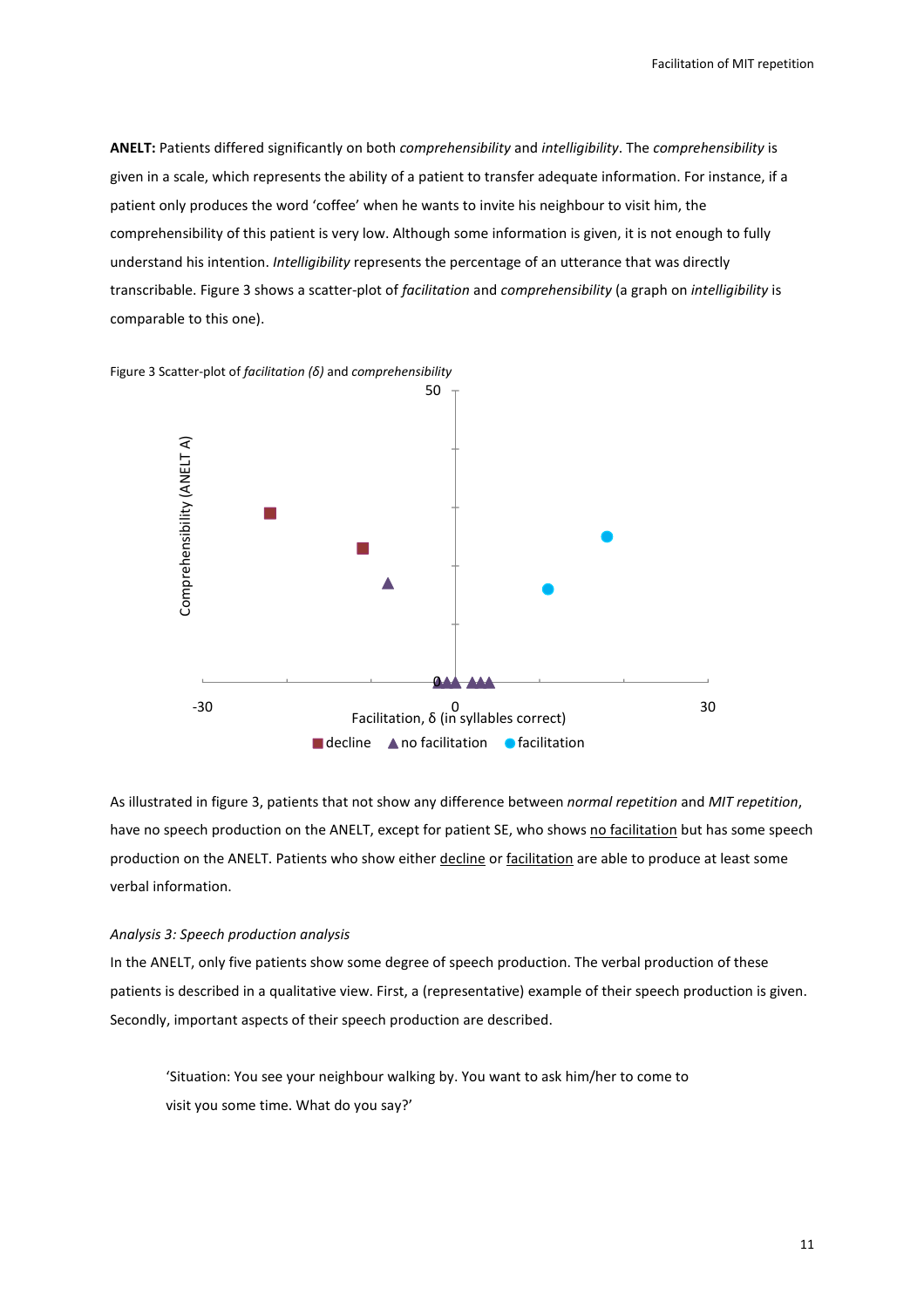| Decline         | PJ | "Buurvrouw, deze asjebiet lekke koffie eh  | (Neighbour, this one please, good, coffee ehm   |
|-----------------|----|--------------------------------------------|-------------------------------------------------|
|                 |    | Taart ofzo. Leuk."                         | Cake maybe. Fun)                                |
|                 | DR | "Mag ik  een koffie? Nemen, brengen"       | (May I  a coffee? Take, Bring)                  |
| No facilitation | SE | "Koffie, thee, melak"                      | (Coffee, tea, milk)                             |
| Facilitation    | VD | "Eh kom zeg lekker eh lekker eh met mij eh | (Ehm, come yeah, good, ehm good, ehm with me,   |
|                 |    | lekker wdie (laughs) ha we ha we me        | ehm good, w that (laughs), ha, we ha, we me, me |
|                 |    | mij bezoek zie."                           | visit see.)                                     |
|                 | HD | "Koha toffie drinken                       | (Do you come drink coffee?) <sup>b</sup>        |

#### Decline:

- PJ: This patient shows moderate speech production and his answer is quite adequate. His articulation is good, however he shows reduction for clusters. Furthermore, the articulation of the /r/ is unclear. This however, could also be a feature of an accepted language variation.
- DR: This patient has limited speech production. Her utterance lacks some adequate information. She is reported to have apraxia of speech, however, this was not noticeable. She speaks calmly and her intelligibility is very good.

#### No facilitation

SE: This patient has very limited speech production. Although she says some words, she does not give enough relevant information. She seems to have some articulatory or phonological problems. However, she produces too little speech to analyze this properly.

#### Facilitation

- HD: The articulation of this patient is very unclear. Therefore, it is difficult to understand her. Her utterance however, contains adequate information.
- VD: This patient shows moderate speech production. Her answer however, misses some relevant information. She shows word retrieval problems, but also articulation problems. Her intelligibility is better than that of patient HD, probably because she speaks louder and is less insecure.

Patient HD and VD, who show **facilitation** of MIT, also show articulation problems. Although these are only two patients here, articulation problems in general are reported to be an indication for the facilitating effect of MIT. The speech production problems of the patients who show a decline seem to be more phonological. This is supported by the observation that  $\delta$  correlates with the repetition of sounds, see figure 4.

l

<sup>&</sup>lt;sup>6</sup> This translation is only illustrative. It does not represent mispronunciations and is not representative for linguistic deviations in Dutch.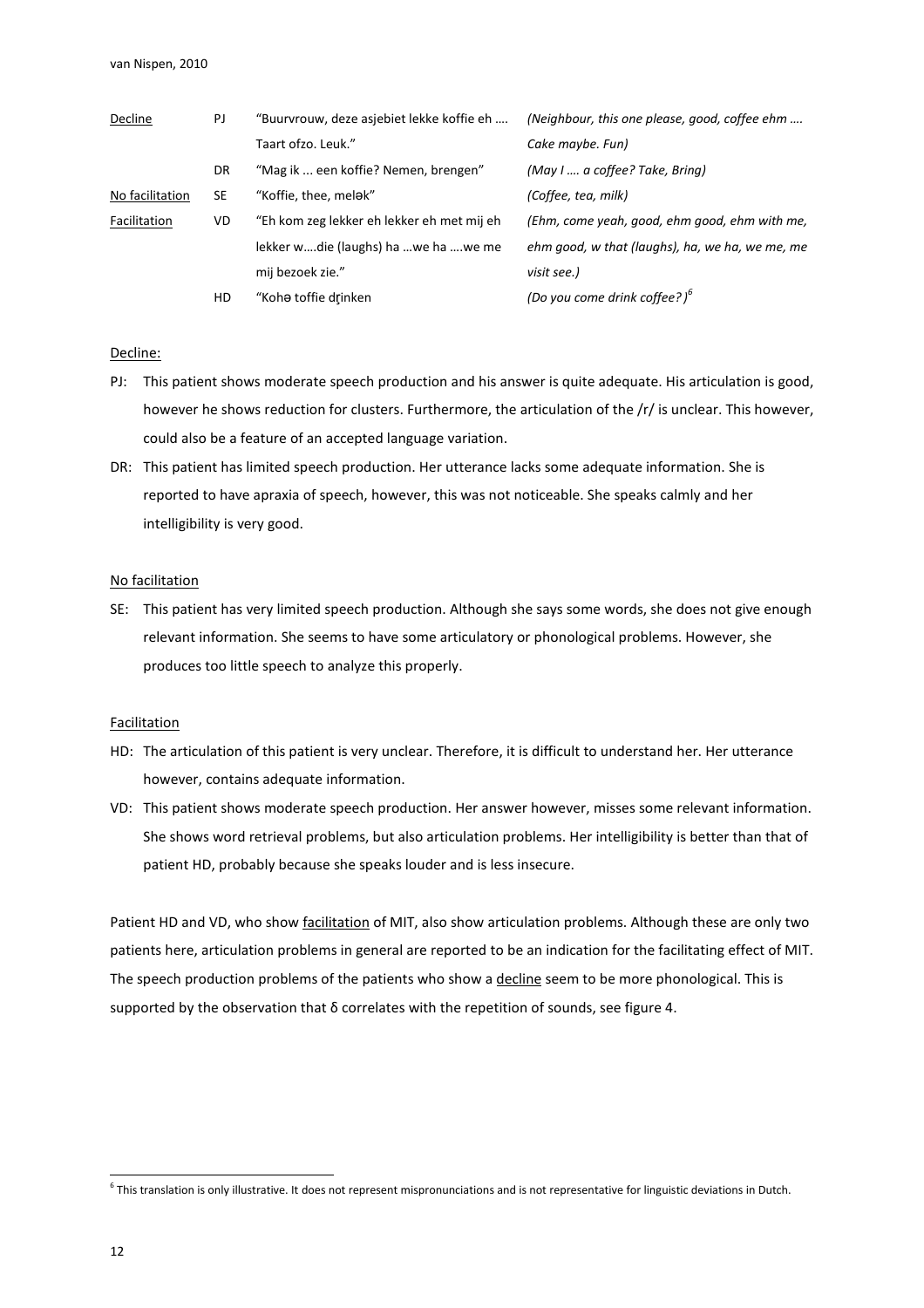



Without patient TL, the correlation between facilitation (δ) and repetition of sounds is significant  $r = -0.750$ ; p = 0,012. If a patient shows difficulty for *repetition of sounds,* this indicates articulatory problems.<sup>7</sup> The more articulatory problems patients show, the more they are facilitated by MIT repetition.

 Patient TL, who is incapable of repeating any speech, except for some sounds, is an outlier. A further analysis shows that he is not capable of producing any speech or repeating anything. He only produces some random vocals ("ie-a"). Therefore, he seems different from all other patients, who are all capable of producing a little speech and show some speech repetition abilities.

# DISCUSSION

#### Results

l

The purpose of this study was to identify indications for the facilitating effect of MIT repetition. Therefore, repetition in a MIT way and spoken repetition were compared. However, in this study most patients showed no facilitation. Only two patients showed facilitation and two patients even showed a decline for MIT repetition. This was surprising, because in clinical practice it is often reported, by both the patient and the therapist, that MIT repetition facilitates speech production. This study shows, that if more sentences are analyzed than is usually done in clinical practice, this reported facilitation cannot be observed. Therefore, the aim of this study could not be attained. This study was designed to determine regular aphasia tests which could be used as indications for a possible MIT repetition facilitation. This study was not capable of determining regular aphasia tests for this aim. However, it did show that the facilitation test is not capable of differentiating aphasic patients.

<sup>&</sup>lt;sup>7</sup> Patient PW, who has severe apraxia of speech scores relatively high on this task (score = 24) Therefore, this task is not necessarily representative for articulatory problems. Possibly, PW compensates her articulatory problems, because she only has to produce one sound at a time.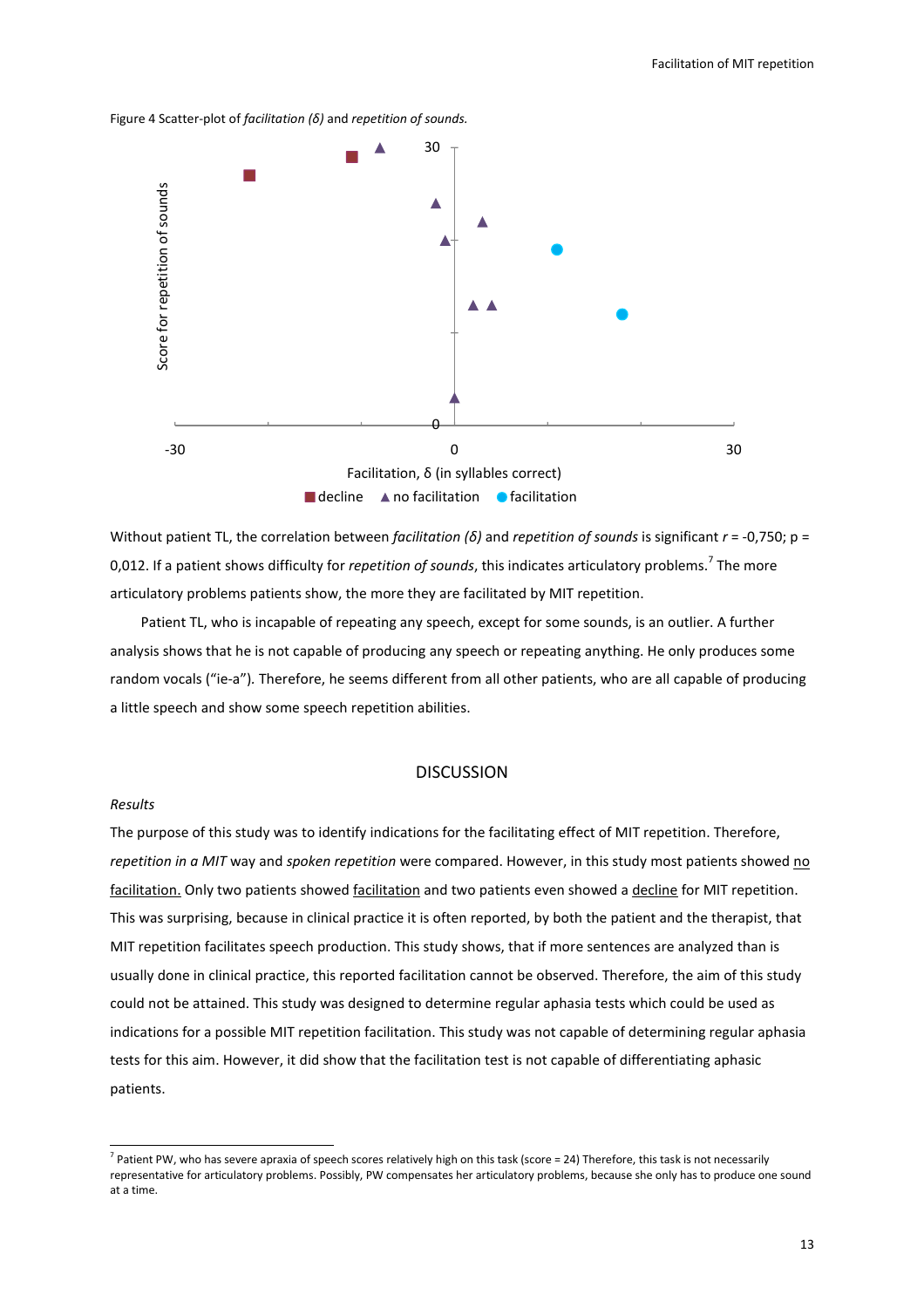van Nispen, 2010

The observation that the majority of the patients showed no facilitation is in consensus with several earlier studies in which there was not found a facilitating effect for simple repetition in a MIT way (Racette et al., 2006; Tonkovich & Marquardt, 1977). Tonkovich & Marquardt (1977) argued that this task requires immediate repetition. Therefore, more effort on the part of the patients is required. Racette et al. (2006) did not find a facilitating effect for singing alone, as was done in our study. However, singing in unison did prove to be facilitating. This observation is strengthened by the findings of Sentker (in progress). She did a study similar to our current study, also as part of the project of Van der Meulen & Van de Sandt. Different from our study, patients repeated the sentences sung together with the therapist. She found greater facilitation and for more patients than we have found in the current study. This supports the hypothesis that singing in unison is an essential part of MIT.

Four patients showed either facilitation or decline. Although these were only a few patients, a short interpretation is appropriate. These patients had more speech production than the not facilitated patients. Therefore, a minimum of speech production seems necessary for MIT repetition to have an effect. The patients that showed **facilitation** had articulatory problems. This was not observed for the patients who showed a decline, their speech production problems seem to be more phonologically. More than the decline patients, the facilitated patients showed articulatory struggle and problems with repetition of sounds. Therefore, the cause of their speech errors seem physically; the controlling and directing of speech muscles, more than a phonological problem. This observation indicates that MIT facilitates articulation for (at least) these two patients. This is in concordance to the findings of Naeser & Helm-Estabrooks (1985), who report that MIT helps patients with slow, poorly articulated speech. They add, that MIT is of questionable benefit to patients who have little or no articulation problems

A decline for MIT repetition was not expected. However, two patients did perform significantly worse for MIT repetition than for normal repetition. The patients, who showed decline, showed relatively good spoken repetition. Furthermore, they showed no problems for repetition of sounds. Therefore, they do not seem to have articulatory problems. However, both of these patients showed a length effect. Patient PJ explicitly pointed out that some sentences were too long for him to repeat. This indicates a memory or capacity problem. The different aspects of MIT could possibly ask even more of their attention, because it is a new and different manner of speaking. It might be that the different aspects of MIT interfere more with their linguistic processes, than they facilitate.

Finally it should be pointed out that, the results of this study do not have any implications for the effect of therapy. If a patient shows no facilitation for MIT repetition, this does not implicate that he will not profit from therapy.

#### MIT and articulation

In the literature on MIT there are two hypotheses on the effect of MIT. The original hypothesis was that MIT reactivates linguistic systems necessary for speech production. Another hypothesis is that MIT only stimulates articulation. Although the results of the current study were limited, they do support the hypothesis that MIT facilitates articulation. This hypothesis is strengthened by studies that report improved articulation after MIT

14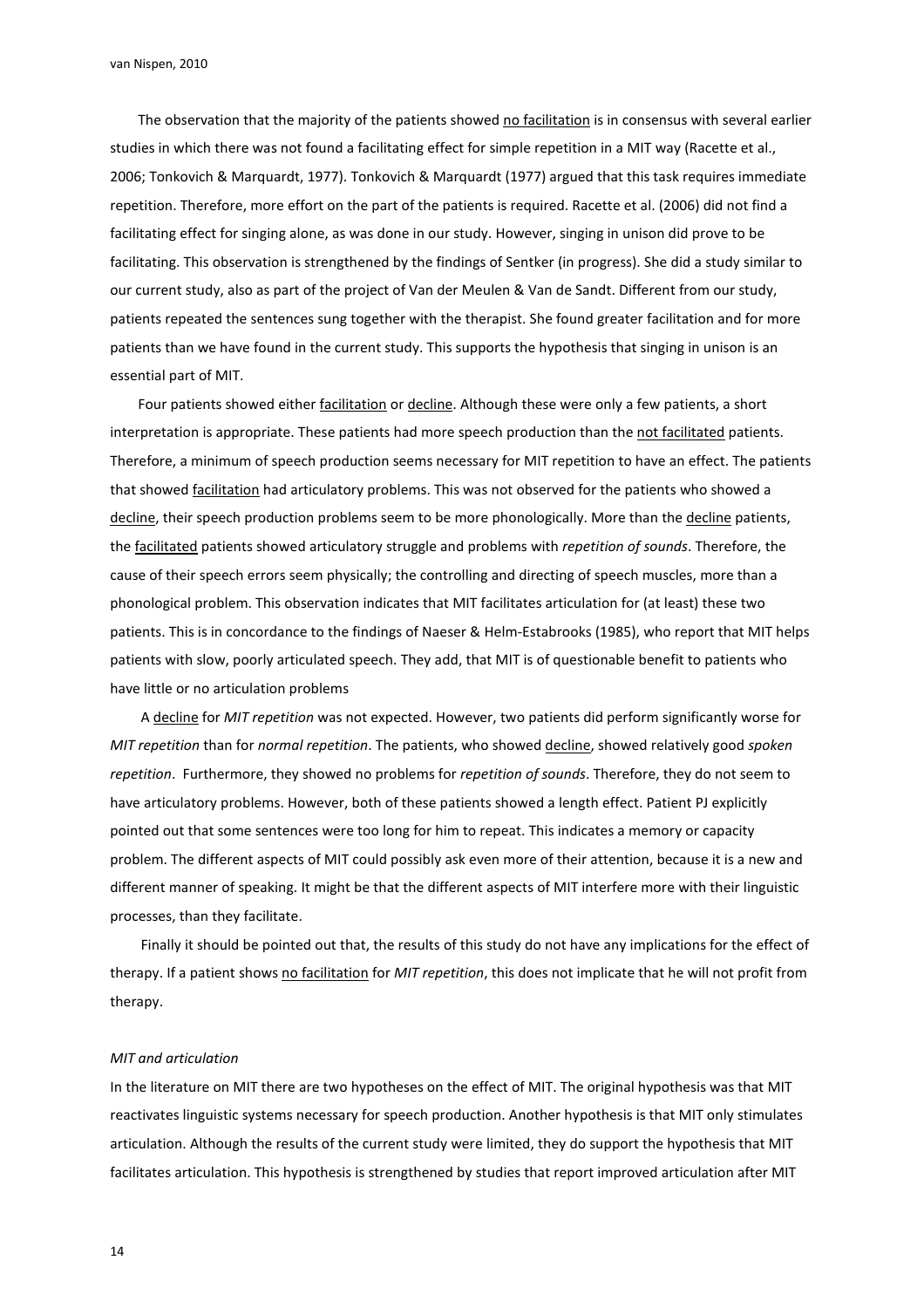(Marshall & Holtzapple, 1976; Sparks & Holland, 1976; Wilson et al., 2006). Naeser & Helm-Estabrooks (1985) even point out that MIT is of questionable benefit to patients who have little or no articulation problems. Furthermore, many of the different aspects of MIT are reported to facilitate articulation. This paragraph discusses the relation of MIT and articulation. First, it describes the different aspects of MIT and their influence on articulation. Secondly, it discusses some of the observations from this study and relates them to theories and models on articulation.

Aspects of MIT: Most of the aspects of MIT seem to have a facilitating effect on articulation. First, the singing in unison gives a patient the opportunity to adjust his speech to both the oral movements of the therapist (Racette et al., 2006) as to the auditory feedback he gets from the utterance of the therapist (Norton et al., 2009; Racette et al., 2006). Furthermore, the use of rhythm would give information on the forcefulness of articulation (Boucher et al., 2001). Rhythm is also reported to be facilitating for patients with apraxia of speech (Brendel & Ziegler, 2008). The hand movement, that indicates this rhythm, could possibly trigger speech production (Helm-Estabrooks, 1983). The lengthening of syllables is known to facilitate articulation (Laughlin & Naeser, 1999). Because patients have more time, the processing of auditory feedback would improve (Norton et al., 2009). Finally, inner speech would facilitate a feed-forward control (Norton et al., 2009).

No observed facilitation of MIT repetition: Although great improvements after MIT have been observed, this study did not show any improvement in most patients for simple MIT repetition. MIT repetition differs from therapy in several aspects.

First, besides the fact that the singing in unison aspect was left out in this study, MIT repetition was only done once and not rehearsed, as in therapy. Wilson et al. (2006) report that rehearsal was very important for the benefit of the patient they analyzed. This can be explained by the hypothesis that MIT trains the production of articulatory speech sequences.

Levelt & Wheeldon (1994) hypothesize that articulation is produced in syllables. They give an example to illustrate this. If we utter the sentence 'the police demand it', the unstressed function word 'it' is glued to the head word 'demand'. This results in the phonological word 'demandit'. Next, the articulatory gesture sequences for the 'new syllables' ('de-man-dit') are retrieved from the 'syllabary' (see figure 5). This implicates that articulation does not consist of phoneme sequences, but articulatory speech movement sequences. Important is, that these movements are learned through repetition (e.g. Tach, 1998). After a movement is learned, the neural network can perform these movements much faster (Kawato, 1987). As a consequence, it is reasonable to believe that, the speech sequences presented in MIT have to be trained before an improvement can be observed.

15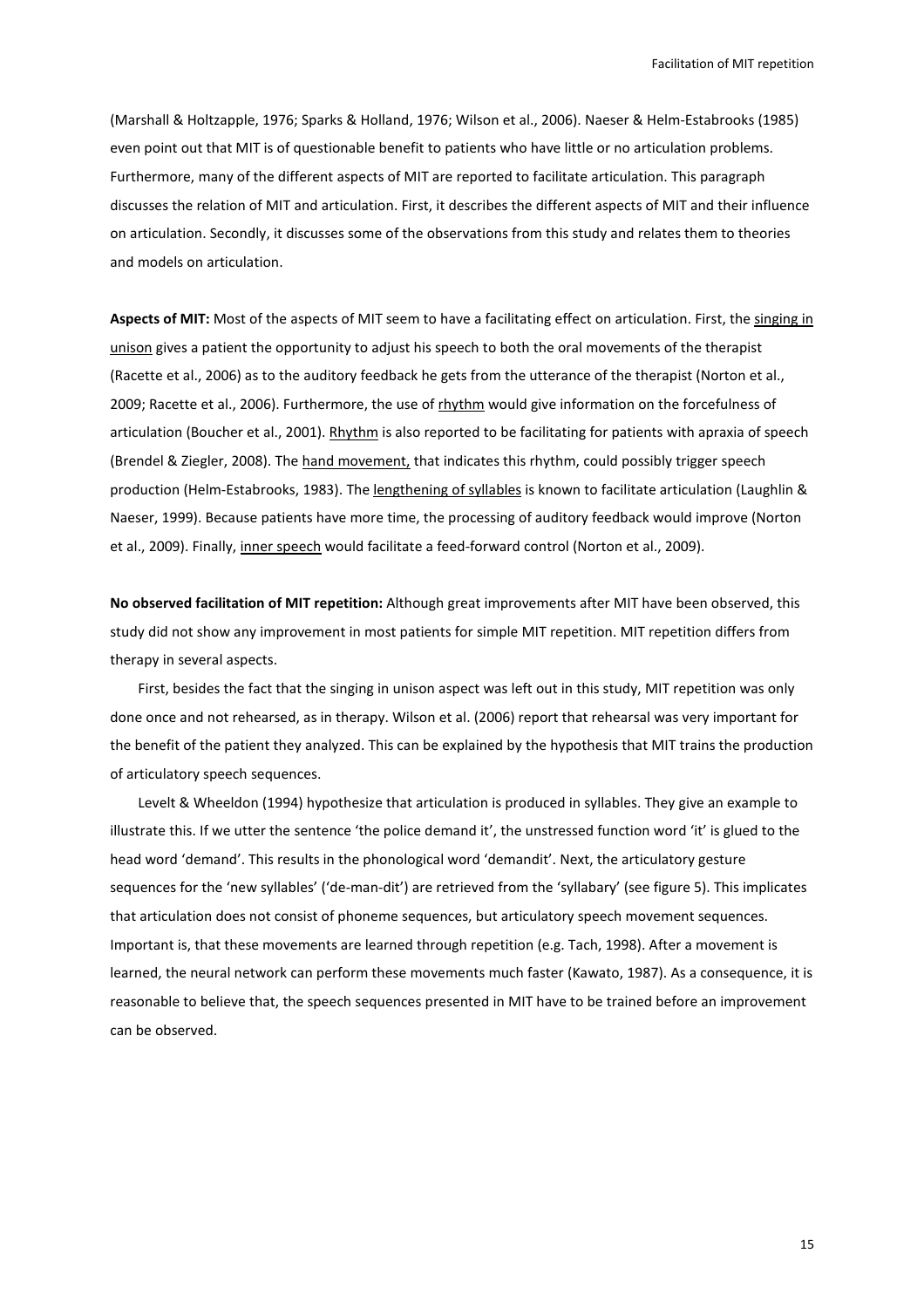

Figure 5 A (simplified) framework for phonological encoding and articulatory output. Source: Levelt & Wheeldon (1994)

Secondly, inner speech, that would be an important aspect of MIT, is not stimulated or not enough in the simple repetition condition. This inner speech is important for speech motor control, which has an important role in articulation. In this hypothesis, MIT trains or strengthens the speech motor control.

Perkell et al. (1997) propose that speech is controlled by an internal model (feed-forward). This model consists of functional properties of the speech production mechanisms. They propose this internal model, because they claim that for auditory feedback the delay would be too large. Norton et al. (2009) hypothesize that the inner speech, used in MIT, initiates a feed-forward control. Another possibility is that slowed speech in MIT provides patients time to adjust their speech with auditory feedback. The study of Schlaug et al. (2009) supports this hypothesis. They observed structural changes in the arcuate fasciculus. This fiber bundle connects Wernicke's area, Broca's area and the adjacent premotor cortex. Schlaug et al. (2009) explain that reorganization is necessary in order to provide fast feedback mechanisms for vocal articulation and for auditory-motor coupling. They point out that, mapping sounds to vocal motor actions is a left-hemisphere function that is typically destroyed in Broca's aphasia. These hypotheses, on either feed-forward or feed-back control, do not have to exclude each other. Speech production is probably controlled by both feed-back and feed-forward mechanisms (Max et al., 2004).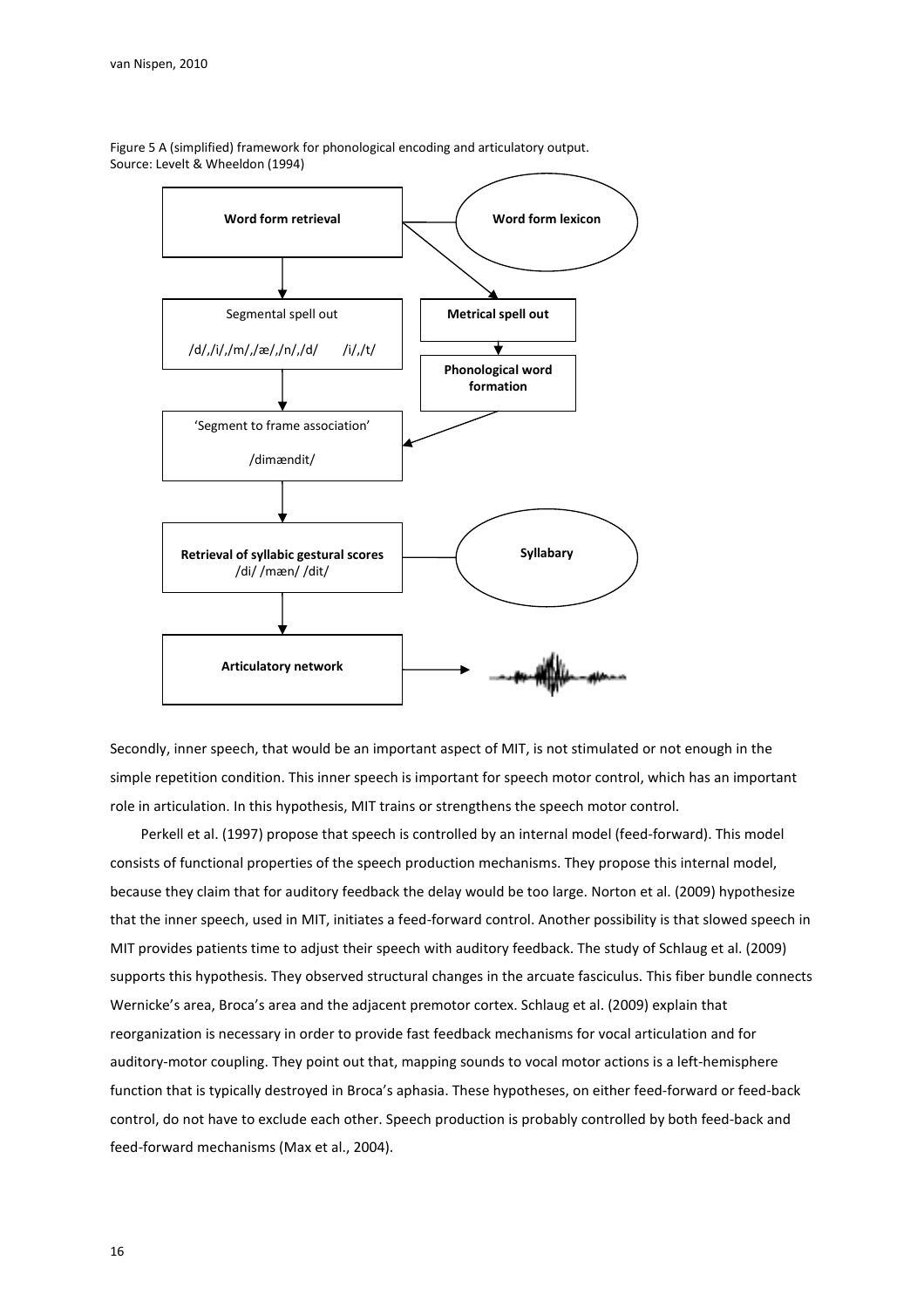Facilitation of MIT repetition

Why train articulation through singing? If MIT only facilitates articulation, why is it necessary that patients sing? If you would keep all the aspects of MIT (e.g. slowed speech, rhythm), but only change the sung repetition to spoken repetition, it is probably not (as) effective (Racette et al., 2006). Apparently, sung repetition, or at least singing in unison, differs from spoken repetition in one or more essential aspect.

In the model of Levelt et al. (1999) articulation is the last step in speech production. It is preceded by conceptual preparation, lexical selection, morphological and phonological encoding, and phonetic encoding. In the aphasic patients in this study, it might be that these other stages interfere with the training of articulation. Singing would share neural correlates with the production of speech, which represents same mechanisms for sung and spoken verbal production (Hébert et al., 2003; Özdemir et al., 2006; Racette et al., 2006). Özdemir et al. (2006) hypothesize that there is a neural network for the motor preparation, execution and sensory feedback for both intoned and spoken vocal production. As singing is not impaired in these aphasic patients, this gives an entrance to practice articulation. For instance, the auditory-vocal interface, which is lateralized right, would be preserved in singing (Racette et al., 2006). Wilson et al. (2006) argue that the act of combining melody and speech, promotes different storage or access to the sung phrases. This supports the original hypothesis on MIT; that it facilitates speech because of the use of melody. This would also explain why patients report a difference or improvement when they sing a sentence, although no quantitative improvement is observed. Possibly, the patients approach the speech production differently, when they sing and they notice this difference. An improvement however, as discussed previously, can only be observed after a period of therapy.

#### Remarks

Finally, some notes should be made with respect to this study. First of all, it should be stressed that this study has analyzed a very small dataset. Therefore, conclusions are possibly not representative. However, as with all aphasia studies it is very difficult to analyze large patient samples. This is also caused by the heterogeneity of the analyzed patients. Although this study was set up to analyze this heterogeneity, it remains difficult to really differentiate between variables and confounding factors.

Furthermore, the tests were not completely comparable for all patients. The facilitation task of patient PJ (who shows decline for MIT repetition) was done by moving his right hand. For all other patients the left hand was used. Another point is that not all patients were tested with the complete facilitation task. Patient DL, AP, HD and PW were tested with only 11 items, whereas the other patients were tested on 22 sentences. A possible difference would be less distinct in these patients. Patient HD nevertheless, showed significant facilitation. A last confounding variable could be patient DR (decline), her repetition scores were too high for inclusion. However, because of a mistake she was included nevertheless.

 Secondly, the analysis of the articulation is very subjective. Although, guidelines from other studies are used, the classification of the sounds was done by only one person and therefore remains subjective. Furthermore, the interpretation of phonologic paraphasias and distortions is possibly perceptual. Observed phonologic paraphasias could actually be distortions (Haley et al., 2001).

17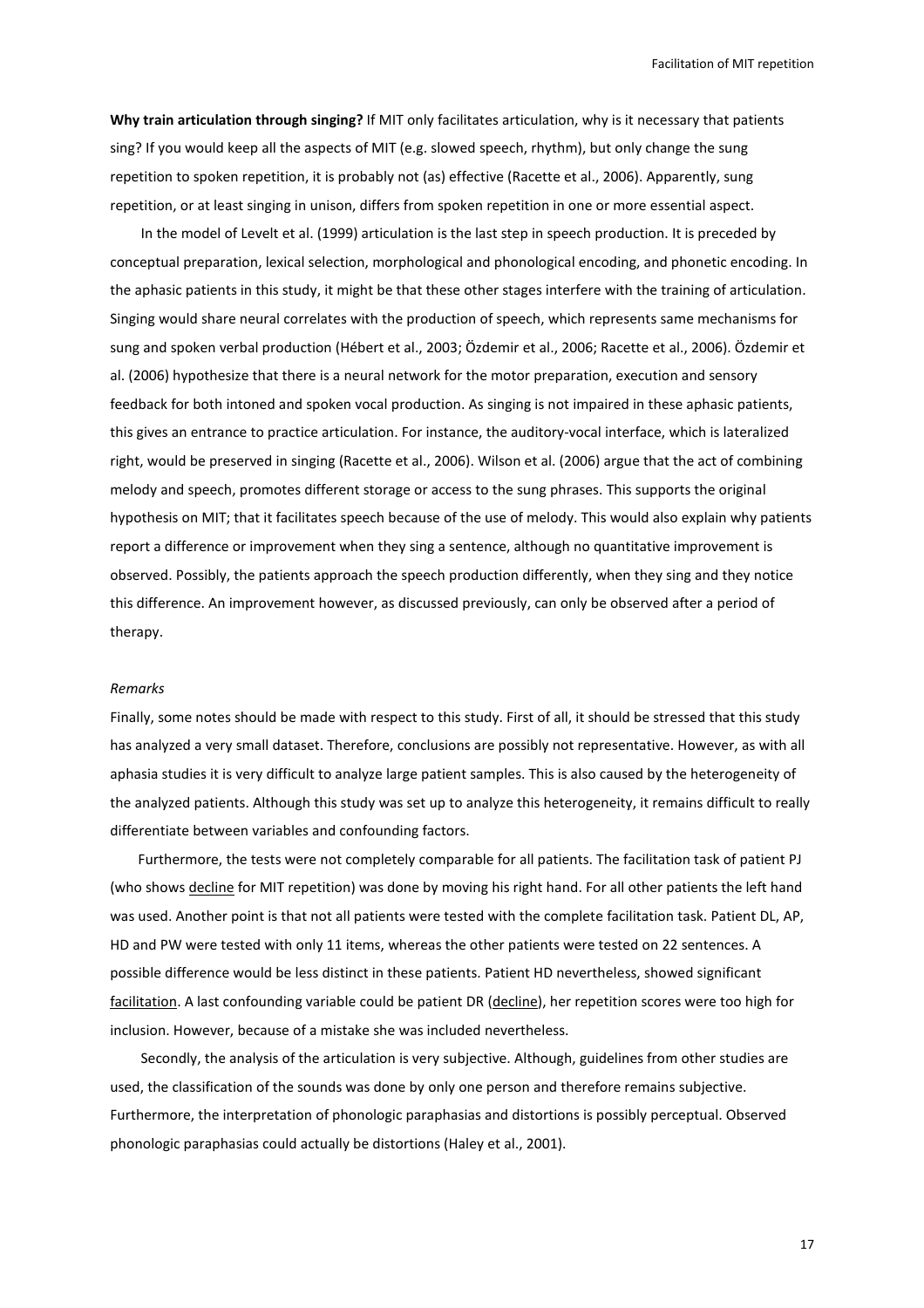van Nispen, 2010

A difficult aspect of this study was the criterion for differentiating patients as decline, no facilitation or facilitation. Because no objective norm was available, we used a subjective criterion. Ideally, we would have repeated the normal repetition several times for each patient. A difference of one standard deviation from the average variance could be seen as a significant improvement or decline.

A last remark has to be made on the conclusion of this study. Although it was expected to find facilitation for MIT repetition, only for two patients facilitation was actually observed. This discussion has tried to explain this observation. However, it is possible that the observed results are not caused by any of the discussed variables, but by heterogeneity of the studied patients. Possibly, the patients from our study would not show facilitation for (for instance) singing in unison either.

# **CONCLUSIONS**

The aim of this study was to identify indications for the facilitating effect of MIT repetition. Therefore, we analyzed articulation and different aphasia tests for their relation to the facilitation of MIT. Surprisingly, results showed that most patients do not show facilitation for MIT repetition. Although the end of this study was not attained, it did show that the facilitation test is not capable of differentiating aphasic patients. This was remarkable, because both therapists and patients often reported facilitation for MIT repetition.

Although most patients showed no difference between normal repetition and MIT repetition, a few patients showed facilitation or surprisingly decline for MIT repetition. These patients had more speech production than the not facilitated patients. Furthermore, the facilitated patients showed articulatory problems. These findings, although limited, support the hypothesis that MIT facilitates articulation. Finally, it should be stressed that this study has no implications for the effect of therapy. The relation between the MIT repetition task and effects of therapy are still unknown.

This should be analyzed in further research, in which the results of this study are related to the effect of therapy. This study has indicated that singing in unison is an important aspect of MIT. Therefore, it would be interesting to repeat this study, but to use singing in unison. If the repetition task would be analyzed further, it would be important to set up objective criteria. As proposed in this study, the normal variance per patient should be determined. This could be used to objectively identify significant differences in patients.

# ACKNOWLEDGMENTS

I would like to recognize the important contribution of my supervisor, Ineke van der Meulen, for her support, advice and criticism. Furthermore, I want to thank my boyfriend, René van Hulle, for his patience and listening to my unstoppable thoughts. Finally, I want to express my gratitude to Cristian van Nispen and Jeroen van Geel for the feedback they have given on my work.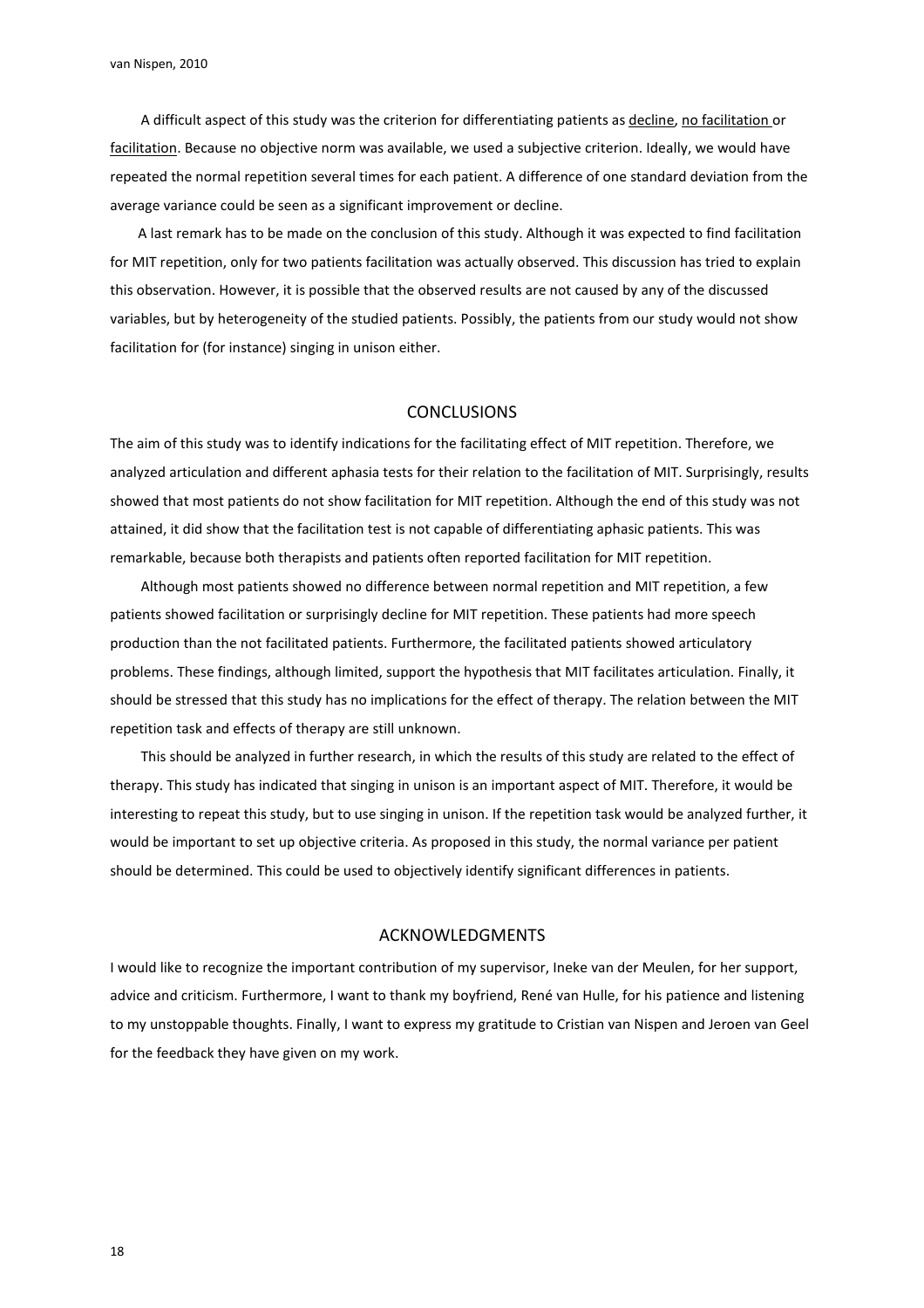Facilitation of MIT repetition

#### REFERENCES

- Albert, M.L., Sparks, R.W. & Helm, N.A. (1973). Melodic intonation therapy for aphasia. Archives of Neurology, 29, pp. 130-131.
- Baker, F.A. (2000). Modifying the Melodic Intonation Therapy Program for adults with severe non-fluent aphasia. Music Therapy perspectives, 18, pp. 110-114.
- Belin, P., van Eeckhout, P., Zilbovicius, M., Remy, P., François, C., Guillaume, S., Chain, F., Rancurel, G. & Samson, Y. (1996). Recovery from nonfluent aphasia after melodic intonation therapy: A PET study. Neurology, 47, pp. 1504-1511.
- Blomert, L., Kean, M.L., Koster, C. & Schokker, J. (1994). Amsterdam-Nijmegen Everyday Language Test: Construction, reliability and validity. Aphasiology, 8, pp. 381-407.
- Bonakdarpour, B., Eftekharzadeh, A. & Ashayeri, H. (2003). Melodic intonation therapy in Persian aphasic patients. Aphasiology, 1, pp. 75-95.
- Boucher, V., Garcia, L.J., Fleurant, J. & Paradis, J. (2001). Variable efficacy of rhythm and tone in melody-based interventions: Implications for the assumption of a right-hemisphere facilitation in non-fluent aphasia. Aphasiology, 15, pp. 131-149.
- Brendel, B. & Ziegler, W. (2008). Effectiveness of metrical pacing in the treatment of apraxia of speech. Aphasiology, 22, pp. 77-102.
- Cohen, N. (1992). The effect of singing instruction on the speech production of neurologically impaired persons. Journal of Music therapy, 29, pp. 87-102.
- Goldfarb, R. & Bader, E. (1979). Espousing melodic intonation therapy in aphasia rehabilitation: A case study. International journal of rehabilitation research, 2 (3), pp. 333-342.
- Graetz, P., de Bleser, R. & Wilmes, K. (1991). Akense Afasie Test. Nederlandstalige versie (AAT). Lisse: SWETS & Zeitlinger.
- Haley, K.L., Bays, G.L., Ohde, R.N. (2001). Phonetic properties of aphasic-apraxic speech: A modified narrow transcription analysis. Aphasiology, 15, pp. 1125-1142.
- Hébert, S., Racette, A., Gagnon, L. & Peretz, I. (2003). Revisiting the dissociation between singing and speaking in expressive aphasia. Brain, 126, pp. 1838-1850.
- Helm-Estabrooks, N. (1983). Exploiting the Right Hemisphere for language rehabilitation: melodic intonation therapy. In E. Perecman (ed.). Cognitive Processing in the right hemisphere. New York: academic press.
- Hickin, J., Best, W., Herber, R., Howard, D. & Osborne, F. (2002). Phonological therapy for word-finding difficulties: A re-evaluation. Aphasiology, 16, pp. 981–999.
- the International Phonetic Association (2005). IPA: Pulmonic & IPA: Vowels. URL: http://www.langsci.ucl.ac.uk/ipa/pulmonic.html, 19-04-2010.
- Kawato, M., Furukawa, K. & Suzuki, R. (1987). Hierarchical neural-network model for control and learning of voluntary movement. Biological Cybernetics, 57, pp. 169-185.
- Laughlin, S. & Naeser, M.A. (1979). Effects of three syllable durations using the melodic intonation therapy technique. Journal of speech and hearing research, 22, pp 311-320.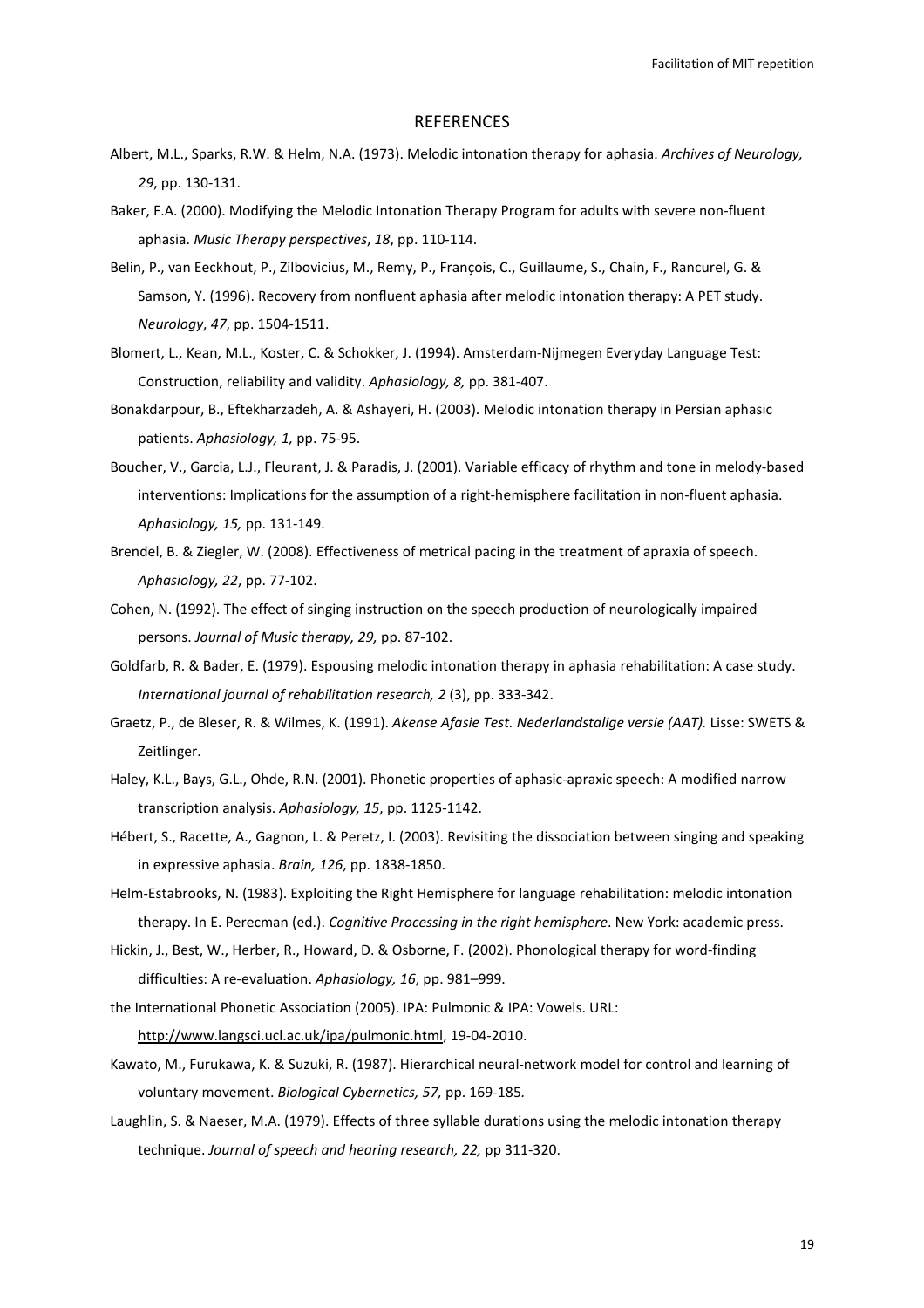- Levelt, W.J.M., Roelofs, A. & Meyer, A.S. (1999). A theory of lexical access in speech production. Behavioral and brain sciences, 22, pp. 1-75.
- Levelt, W.J.M. & Wheeldon, L. (1994). Do speakers have access to a mental syllabary? Cognition, 50, pp. 239- 269.
- van der Lugt-van Wiechen, K.G.M. (1995) Geprogrammeerde therapie. In E.G. Visch-Brink, F. van Harkamp & D. de Boer (ed.) Neurologische taal- en spraakstoornissen 1: afasietherapie. Amsterdam/Lisse: Swetz & Zeitlinger.
- Marshall, N. & Holtzapple, P. (1976). Melodic Intonation Therapy: Variations on a theme. In R.H. Brookshire (ed.) Clinical Aphasiology, 6, Preceedings of the conference. Minneapolis: BRK Publishes, pp. 115-141.
- Max, L., Guenther, F.H., Gracco, V.L., Ghosh, S.S. & Wallace, M.E. (2004) Unstable or insufficiently activated internal models and feedback-biased motor control as sources of dysfluency. Contemporary Issues in Communication Science & Disorders, 31, pp. 105-122.
- Meister, I.G., Boroojerdi, B., Foltys, H., Sparing, R., Hubert, W. & Töpper, R. (2002). Motor cortex hand area and speech: implications for the development of language. Neuropsychologia, 41, pp. 401-406.
- Naeser, M.A. & Helm-Estabrooks, N. (1985). CT scan lesion localization and response to melodic intonation therapy with nonfluent aphasia cases. Cortex, 21, pp. 203-223.
- Norton, A., Zipse, L., Marchina, S. & Schlaug, G. (2009). Melodic intonation therapy: Shared insights on how it is done and why it might help. Annals of the New York academy of sciences. The neurosciences and music III-Disorders and plasticity, 1169, pp. 431-436.
- Özdemir, E., Norton, A. & Schlaug, G. (2006). Shared and distinct neural correlates of singing and speaking. Neuroimage, 33, pp. 628-635.
- Paolucci, S., Anotnucci, G., Prates, L., Traballesi, M., Lubich, S., Grasso, M.G. (1998). Functional outcome in stroke inpatient rehabilitation: Predictin no, low and high response patients. Cerebrocascular diseases, 8, pp. 228-234.
- Perkell, J.S., Matthies, M.L, Lane, H., Guenther, F., Wilhelms-Tricarico, R., Wozniak, J. & Guiod, P. (1997). Speech motor control: Acoustic goals, saturation effects, auditory feedback and internal models. Speech communication, 22, pp. 227-250.
- Racette, A., Bard, C. & Peretz, I. (2006). Making non-fluent aphasics speak: sing along! Brain, 129, pp. 2571-2584.
- Richter, M., Miltner, W.H.R. & Straube, T. (2008). Association between therapy outcome and right-hemispheric activation in chronic aphasia. Brain 131, pp. 1391-1401.
- Rietveld, A.C.M. & van Heuven, V.J. (2001). Algemene Fonetiek. Bussum: Uitgeverij Coutinho.
- Schlaug, G.K., Marchina, S. & Norton, A. (2008). From singing to speaking: Why singing may lead to recovery of expressive language function in patients with Broca's aphasia. Music perception, 25, pp. 315-323.
- Schlaug, G.K., Marchina, S. & Norton, A. (2009). Evidence for plasticity in white-matter tracts of patients with chronic Broca's aphasia undergoing intense intonation-based speech therapy. Annals of the New York academy of sciences. The neurosciences and music III-Disorders and plasticity, 1169, pp. 385-394.

Sentker, K. (in progress). Master thesis